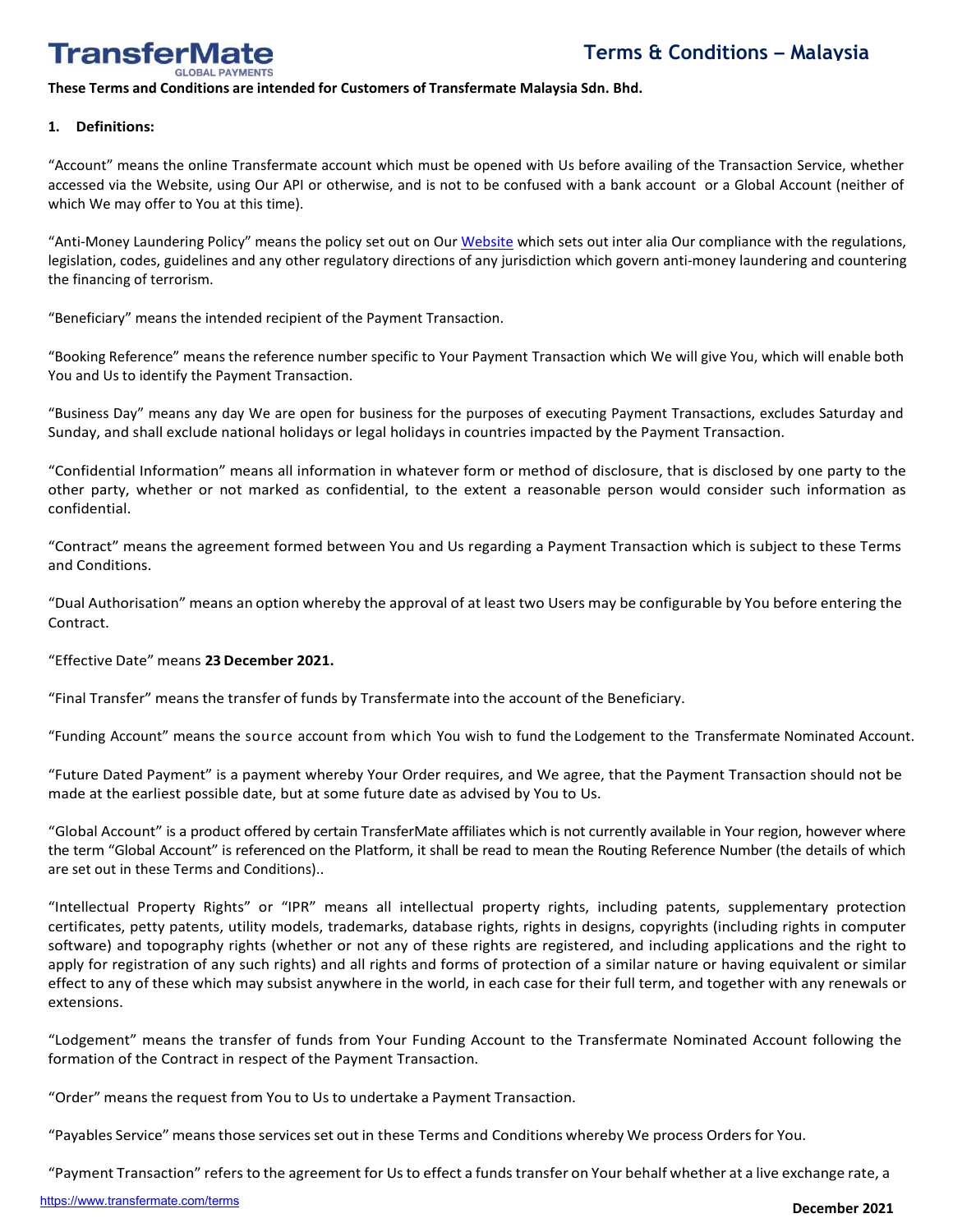pre- agreed exchange rate or without a foreign exchange element.

"Platform" meansthe secure portal on which TransferMate Services are provided whether on the (1) on the Website, (2) on an approved partner hosted website or (3) by way of API.

"Routing Reference Number" means the payment reference number address which may be presented or made available to You on the Platform under the term "Global Account" and which may be made available in the same format as a BIC and IBAN, but which is not a Global Account and does not have the range of features available on a Global Account, and instead offers You a means of effecting a Lodgement to fund a Payment Transaction (and/or an equivalent transaction effected under the Receivables Service where applicable), and in certain cases converting funds once lodged to Us using the Routing Reference Number.

"Receivables Service" means the facility offered by Us as set out at Schedule2, whereby We enable third parties to transfer funds to You.

"Same Day Processing" refers to Our ability to process a Payment Transaction on the same Business Day as the day on which Your Lodgement is received by Us in cleared funds in the TransferMate Nominated Account.

"Schedule(s)" refer to the additional documents which supplement these Terms and Conditions, and bind You now or at some point that You activate the specific services set out in those Schedules.

"Services" is a collective term for the service provided by Us to You and includes the Payables Services and the Receivables Service (each if and where applicable).

"Supported Currency Pair" means a currency pairing which is available on Our Platform as may be modified from time to time.

"Transaction Service" means the services provided by Us over the telephone or email, via Your Account or otherwise accessed on the Platform, which enables You to access the Services.

"Transfermate", "We", "Us" or "Our" mean Transfermate Sdn Bhdtrading as TransferMate, TransferMate Global Payments, Transfermate Education and such other names under which We may from time to time do business as, whether such name is registered or unregistered. Further details of Our regulatory status can be found on the Website.

"Transfermate Nominated Account" means Our bank account to which Your Lodgement is required to be made, whether made using the Transfermate bank account details provided by Us on the Platform when placing an Order, or by You relying on a Routing Reference Number provided to You by Us on the Platform (where available).

"Unauthorised Transaction" means a Payment Transaction that You, or an authorised User, has not given its consent to be executed.

"Users" means You or the individual(s) (or company) which You have notified to Us and who are permitted by You to place the Order and operate the Services on Your behalf.

"Website" means [www.transfermate.com,](http://www.transfermate.com/) and such other domains and extensions acquired or in use by TransferMate either now or in the future, but excludes any unlawful uses of the TransferMate name which are not under the control of TransferMate.

"You", "Your" means the legal or natural person in whose name these Terms and Conditions are entered with Us, and includes where the context so permits, Your Users and authorised agents.

#### **2. Introduction, Service Description and Language**

- 2.1. These Terms and Conditions, with effect from the Effective Date:
	- 2.1.1. govern the opening, use and closure of the Transaction Service and all accounts, services, programs, information and products related to the Transaction Service that You may use or access from time to time;
	- 2.1.2. require You to confirm that You have read, accepted and understand You are legally bound by said Terms and Conditions on each occasion where You ask Us to perform, and We agree to perform, a foreign exchange transaction on Your behalf following an Order from You;
- <https://www.transfermate.com/terms> **December 2021** 2.1.3. may only be entered by You where You have the corporate power and / or legal capacity (meaning in the case of a natural person, being over 18 years of age) to enter a legally binding agreement and to perform Your obligations hereunder;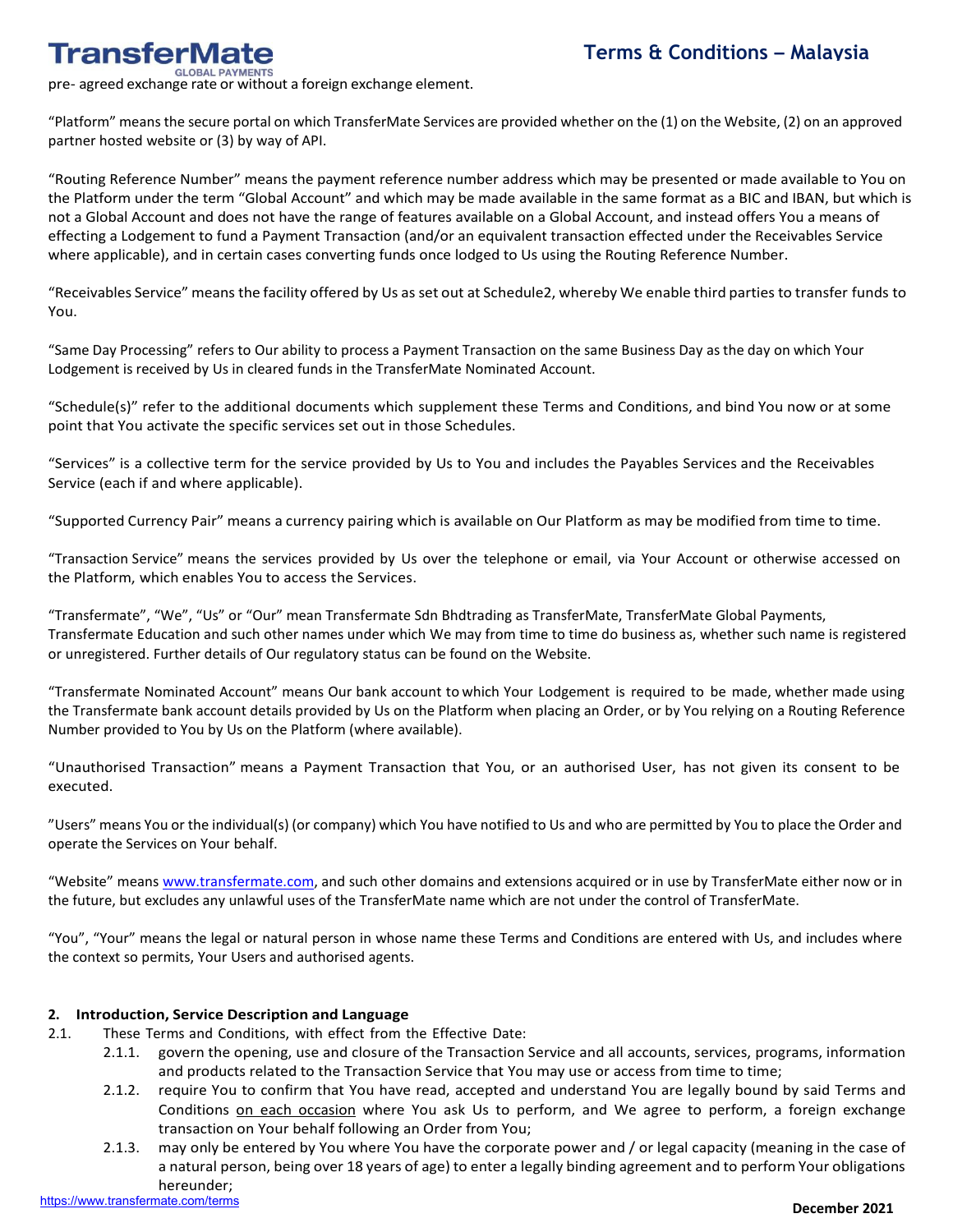## **Terms & Conditions – Malaysia**

- 2.1.4. operate together with the Schedules and any other instruments in writing, including agreements in writing which amend the Schedules, to constitute the legal relationship between You and Us (collectively the "**Agreement**");
- 2.1.5. are available for download in PDF or Word Format;
- 2.1.6. may also be emailed or posted to You free of charge on request; and
- 2.1.7. shall in the first instance be made available by Us in the English language, and where a translation is provided by Us, You acknowledge that where there is any difference in interpretation or translation between various language versions of this Agreement, the English language version shall prevail.
- 2.2. [For the use of additional s](https://www.transfermate.com/en/anti_money_laundering_policy.html)ervices such as the Receivables Service, You have to agree to these Terms and Conditions and confirm by use of the additional services (such as the Receivables Service) that You have read and accepted the terms applicable to the additional service (such as those set out at Schedule 2 in respect of the Receivables Service).

### **3. Modification and Notice:**

- 3.1. We may modify these Terms and Conditions at any time for any reason including to meet legal or any other requirements, without any prior notice and:
	- 3.1.1. We will insert a notice on the Website highlighting that the Terms and Conditions have been modified and it is Your obligation to ensure You have read and understood the applicable Terms and Conditions before entering a Contract with Us;
	- 3.1.2. any such modification will apply with immediate effect to any new Contract entered between You and Us, and Your continued use of or access to the Transaction Service and/or the Website shall be deemed as Your acceptance of the modified Terms and Conditions;
	- 3.1.3. if, prior to entering a Payment Transaction, You do not agree with the modified Terms and Conditions, You are free not to continue with the Payment Transaction and to desist from further use of the Transaction Service without any further liability to You. This will not affect any obligations You owe to Us, or Our rights with regard to any existing Contracts.
- 3.2. These Terms and Conditions apply individually to each Payment Transaction entered by You, and You will be asked to accept them prior to entering a Contract for a Payment Transaction. As such this Agreement is transactional in nature and You acknowledge that You are entering a transactional contract with Us.

#### **4. Description of the Transaction Service and Account Opening Process**

- 4.1. We provide money remittance services with a foreign exchange element.
- 4.2. You must complete an application to open an Account with Us, provide all required documentation and information to Us, and confirm compliance with Our [Anti-Money Laundering Policy.](https://www.transfermate.com/aml-policy/) In addition to requesting documentation and information from You, We will complete additional checks to verify Your identity; these additional checks include but are not limited to: credit reference checks, sanctions check, news checks and checks of other available information sources. By applying to use the Transaction Service You consent to Us using any additional checks We deem appropriate. All such checks will be conducted in accordance with Our [Privacy Policy. U](https://www.transfermate.com/privacy-policy/)ntil these processes have been completed to Our satisfaction, (collectively the "Account Opening Process"), You will be unable to request to effect a Payment Transaction.
- 4.3. Our [Anti-Money](https://www.transfermate.com/aml-policy/) Laundering Policy, as may be modified by Us from time to time, forms a core part of the Account Opening Process and is set out on Our [Website.](https://www.transfermate.com/aml-policy/) We are entitled to inter-alia verify Your identity or the identity of the Users. We reserve the right to refuse to accept an Order until We are satisfied as to the matters on which We have sought clarification and verification. You undertake that You will observe all applicable laws and regulations, including Anti-Money Laundering, Countering the Financing of Terrorism and Exchange Control laws and regulations, in relation to any request by Us and will use all reasonable endeavours to assist Us to do likewise. In particular, You warrant that the information given by You is accurate and that the Lodgement will not constituent a breach of any Anti-Money Laundering and Exchange Control Laws and regulations.
- 4.4. Some legal or regulatory authorities may require additional documents and information regarding You, Users or particular Payment Transactions. You agree to supply all such documents and information, which any legal or regulatory authority may require.
- 4.5. We reserve Our right to terminate the Account Opening Process at any time and reject Your request to open an Account, without offering You any reason. We may require You to commit to making a minimum opening Payment Transaction before opening an Account for You, and a failure to meet this commitment would be regarded as a breach of this Agreement.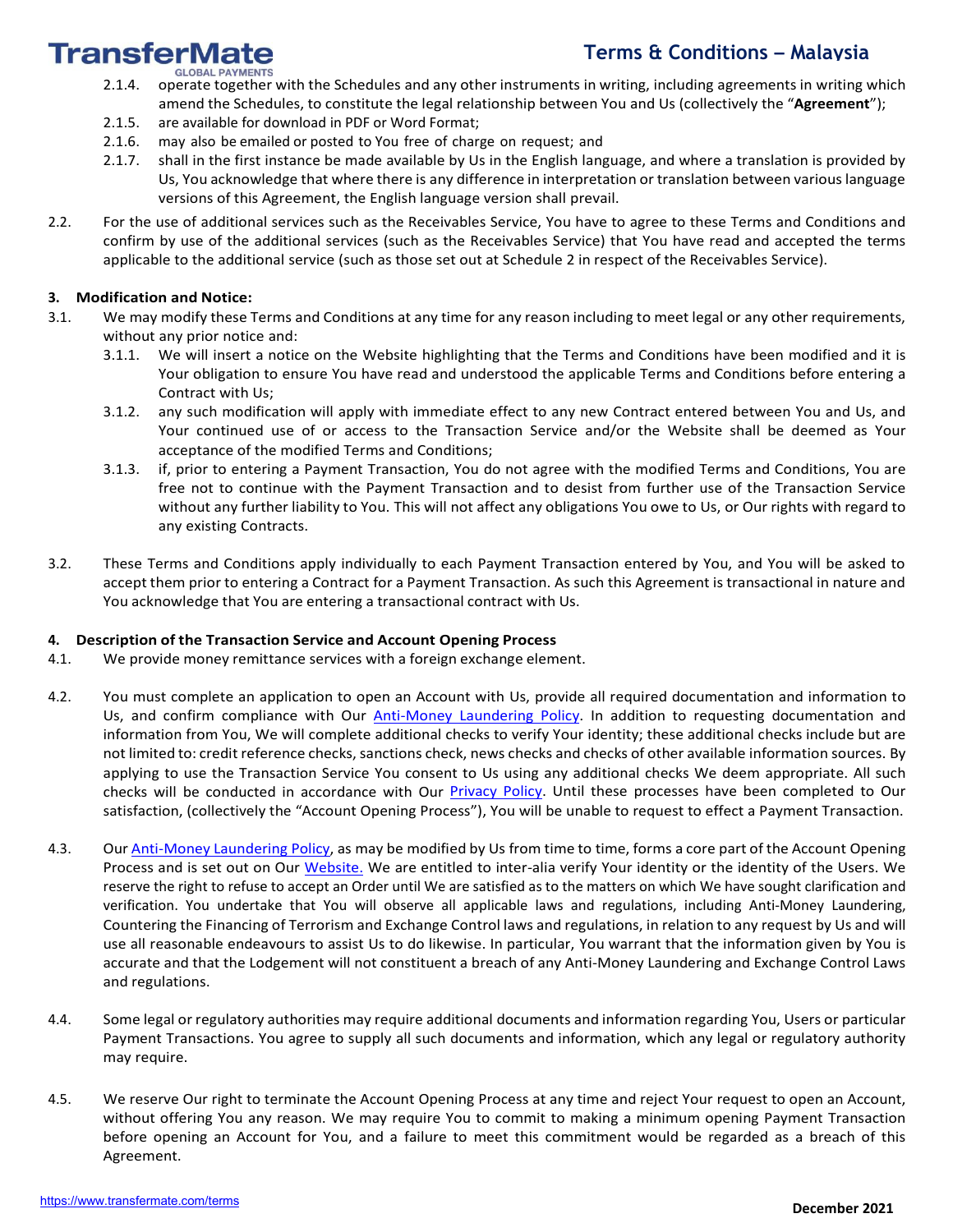## **Terms & Conditions – Malaysia**

4.6. Upon completion of Our Account Opening Process, and only following the point at which We confirm that We have opened an Account for You, You shall have an Account in operation with Us. However until You take the steps set out at Clauses 5 and 6 to conclude a Payment Transaction, neither party shall have any financial obligations towards the other party, nor are the parties under any legal obligation to conclude Payment Transactions.

## **5. Placing an Order**

- 5.1. To conclude a Payment Transaction in a Supported Currency Pair, You must first place an Order by:
	- 5.1.1. using the means set out at Clause 5.2 to request Us to:
		- 5.1.1.1. purchase a specified amount of foreign currency for You; or
		- 5.1.1.2. pay funds to a Beneficiary in Your local currency; and
		- 5.1.2. providing Us with:
			- 5.1.2.1. Your nominated Funding Account, including names, numbers and particulars of the account holders;
			- 5.1.2.2. the amount to be transferred and the currency in which the Payment Transaction is to be effected;
			- 5.1.2.3. full Beneficiary details where We do not already have these on the Account, though in certain circumstances this can be provided after the Order is placed;
			- 5.1.2.4. the purpose for making the Payment Transaction;
			- 5.1.2.5. the date on which You want Us to make the Future Dated Payment (if this facility is available); and
			- 5.1.2.6. such other information or documentation that We may require, including but not limited to specific requirements in some jurisdictions (such as those required for currency control reasons).
- 5.2. The means by which You may place an Order are by providing the information set out at Clause 5.1, adhering to the Security Guidelines (Schedule 3), and contacting Us:
	- 5.2.1. over the telephone by a User (calls are typically recorded for more information on this see Clause 10.1.2);
	- 5.2.2. by email; or
	- 5.2.3. by logging into Your Account.
- 5.3. You are solely responsible for ensuring that all details You provide at Clause 5.1 are correct. We will do everything We reasonably can to rectify any errors, inaccuracies or omissions in Your Order once You make Us so aware, but this may lead to a delay or failure in processing Your Order. We will not be liable for any loss, damage, cost or expense suffered by You or any party as a result of any such errors, inaccuracies or omissions in Your placement of an Order.
- 5.4. Where Dual Authorisation is in place on Your Account, the Order is only placed when the final authorisation is confirmed on Your behalf. This means that We will not negotiate with You until the final authorisation is confirmed and the Order is placed.
- 5.5. We may act on an Order from, or purporting to be from, You or the Users, until We have received prior written notice to the contrary and a reasonable opportunity to act on such notice. Any reference to the means by which We may receive an Order from You or Users includes, but shall not be limited to those means set out at 5.2.

## **6. Concluding a Payment Transaction**

- 6.1. Your Order constitutes an invitation from You for Us to negotiate a Payment Transaction with You. Our response to Your Order (by the means set out at Clause 6.2) represents a legal offer from Us for You to enter a Payment Transaction subject to certain conditions set out in the offer. This offer must be accepted by You, following which the Contract is formed subject to these Terms and Conditions. Confirmation of the Contract shall be emailed to You (the "**Booking Confirmation**") by Us after the Contract has been formed.
- 6.2. This Contract can be concluded by following the means of placing an Order set out at Clause 5.2, though We reserve Our right to engage with You by whatever means We deem most appropriate in concluding the Contract. In each instance, Your acceptance, by whatever means, serves as Your acceptance of these Terms and Conditions as governing the offer made by Transfermate to enter the Contract for a Payment Transaction. Please note that where Dual Authorisation has been set up by You , then acceptance shall mean the acceptance by a second User.

## 6.3. Non-negotiation of Orders:

- 6.3.1. We reserve the right to request further documents and information before entering negotiations with You in respect of an Order;
- 6.3.2. Payment Transactions are subject to a minimum and maximum transaction value determined by Us, and We may decline to negotiate an Order which falls outside of these value points, notwithstanding that prior Orders of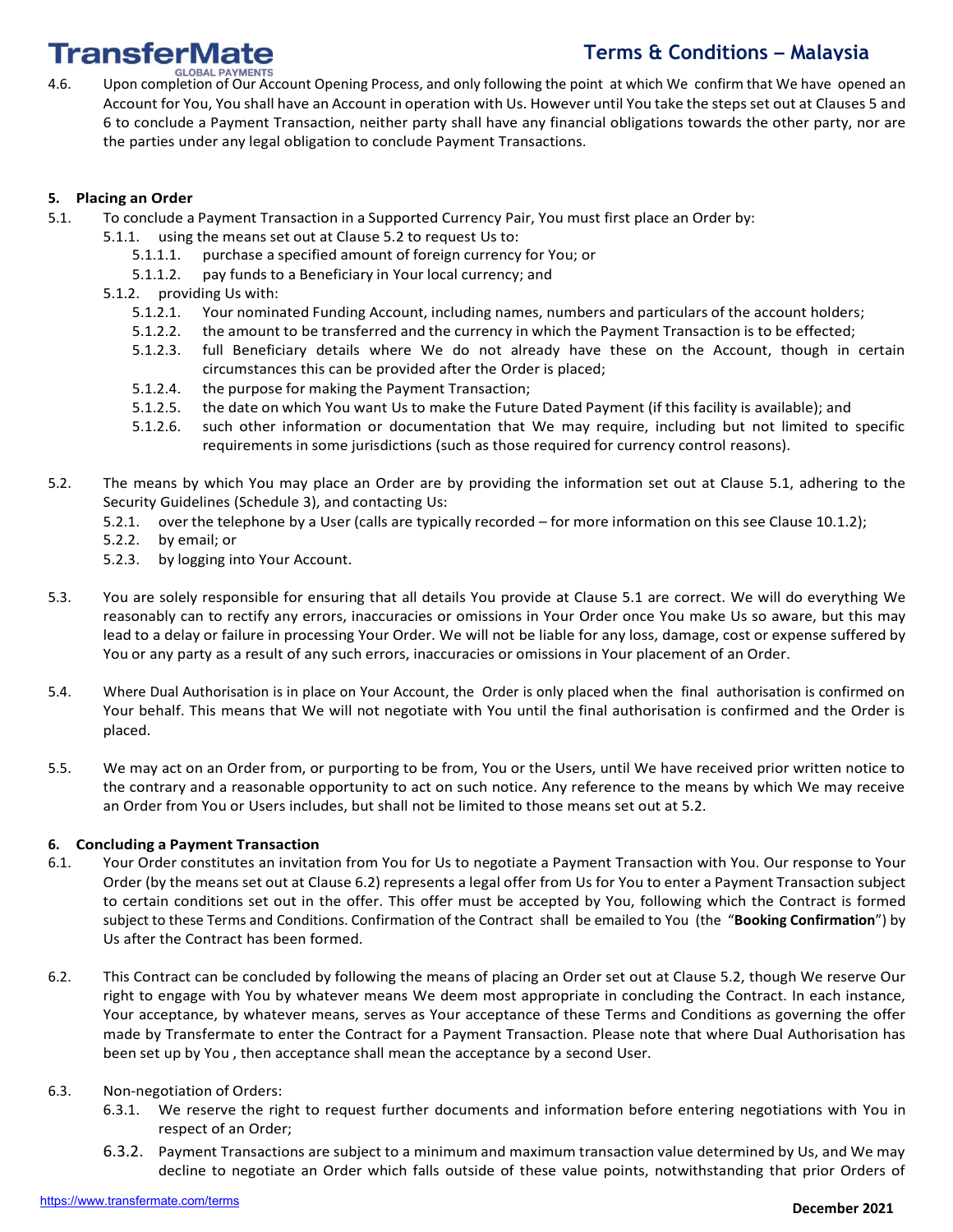equivalent value were not declined; and

- 6.3.3. We may notify You of Our refusal to negotiate an Order without giving any reason. We will have no liability to You as a result of doing so.
- 6.4. Cancellation of Payment Transactions:
	- 6.4.1. In the event of Your having formed a Contract with Us in error, You are advised to contact Us immediately on receipt of the Booking Confirmation requesting the Contract to be cancelled. Any loss arising on such cancellation will be charged to You and payable by You, and there may be additional cancellation fees attaching to Your request as set out in the Standard Fee Schedule or otherwise negotiated.
- 6.5. Non-execution or Delays in Payment Transactions:
	- 6.5.1. Notwithstanding the formation of a Contract, We hereby reserve a contractual right to delay or not to complete the execution of the Payment Transaction in instances where:
		- 6.5.1.1. abnormal and unforeseeable circumstances beyond Our control prohibit or limit Us executing the Payment Transaction;
		- 6.5.1.2. legal obligations covered by applicable laws and regulations make the execution of the Payment Transaction a potentially illegal or non-compliant action;
		- 6.5.1.3. Our [Anti-Money](https://www.transfermate.com/aml-policy/) Laundering Policy requires so, or where any requirement under our [Anti-Money](https://www.transfermate.com/aml-policy/) [Laundering](https://www.transfermate.com/aml-policy/) Policy cannot be met to Our satisfaction;
		- 6.5.1.4. due to the automation of the Transaction Service, errors in quoted rates may have occurred leading to the provision to You of erroneous rates at the time of placing the Order, including where You have requested a rate over the weekend as an exception;
		- 6.5.1.5. errors, inaccuracies or omissions in Your Order may mean that a Payment Transaction cannot be completed (meaning Our making the Final Transfer) as scheduled; or
		- 6.5.1.6. We are unable to verify the source of funds and therefore cannot process the Lodgement in accordance with the applicable laws.
	- 6.5.2. We shall endeavour to inform You as soon as possible in the event of non-execution of the Payment Transaction as set out in Clause 6.5.1 and in any event no later than the next Business Day, together with the reason for the failure unless We are prevented (in our sole discretion) from disclosing same to You. We shall endeavour to complete the Payment Transaction if the impediment preventing execution can be removed, or where applicable, when the errors, inaccuracies or omissions are corrected.
	- 6.5.3. Where the provisions of Clause 6.5.1 lead to the non-completion of or a delay in execution of a Payment Transaction, any commitments provided by Us as to the timing of making the Final Transfer may be adversely impacted, and therefore We accept no liability for the non-completion of, or a delay to completing, a Payment Transaction. Where We need to cancel the Payment Transaction and return the Lodgement to You, We shall charge You the cancellation fees as provided for in Clause 6.4.1.
- 6.6. Effecting the Lodgement:
	- 6.6.1. Under these Terms and Conditions which govern the Contract, You are legally obliged to complete the Lodgement of the agreed amount with the Booking Reference and with all of the information We require from You including as detailed in Clause 5.1.2, within 2 Business Days of the date on which the Contract is entered (the "**Settlement Date**"). Accordingly, this Contract is only suitable if You are able to deliver, on or before the Settlement Date, the Lodgement in the currency/funds You have agreed to buy from Us, together with all of the necessary information required on that Payment Transaction. We may extend the Settlement Date up to the start of the fifth Business Day after the date on which the Contract is entered, in order to allow You more time to meet these requirements, but this extension shall be provided entirely at our discretion. You should place no reliance on this potential extension, and understand that You risk a breach of Contract if You fail to make the Lodgement in full and by the end of the second Business Day. We refer to the effecting of a Lodgement after the Contract has been entered as "Post-Funding".
	- 6.6.2. It may also be possible to pre-fund the Lodgement ("Pre Funding"), i.e. to make the Lodgement in advance of entering the Contract for the Payment Transaction. This may be effected using the Routing Reference Number, however You should only use this where You have an identifiable Payment Transaction You wish to fund and You intend to place the Order directly. TransferMate reserves its right to return amounts sent to Us by Pre-Funding to the original Funding Account (where available) or another verified account in Your name which has previously been provided to Us, at its discretion and You agree to cooperate fully with TransferMate in this regard, and note that the return of Pre-Funding Lodgement may incur costs on TransferMate, and You agree that We may net these off from the Lodgement before returning the funds to You.
	- 6.6.3. Delivery of the Lodgement shall be by use of one of the two methods set out at Clause 7.1 and 7.2. Under no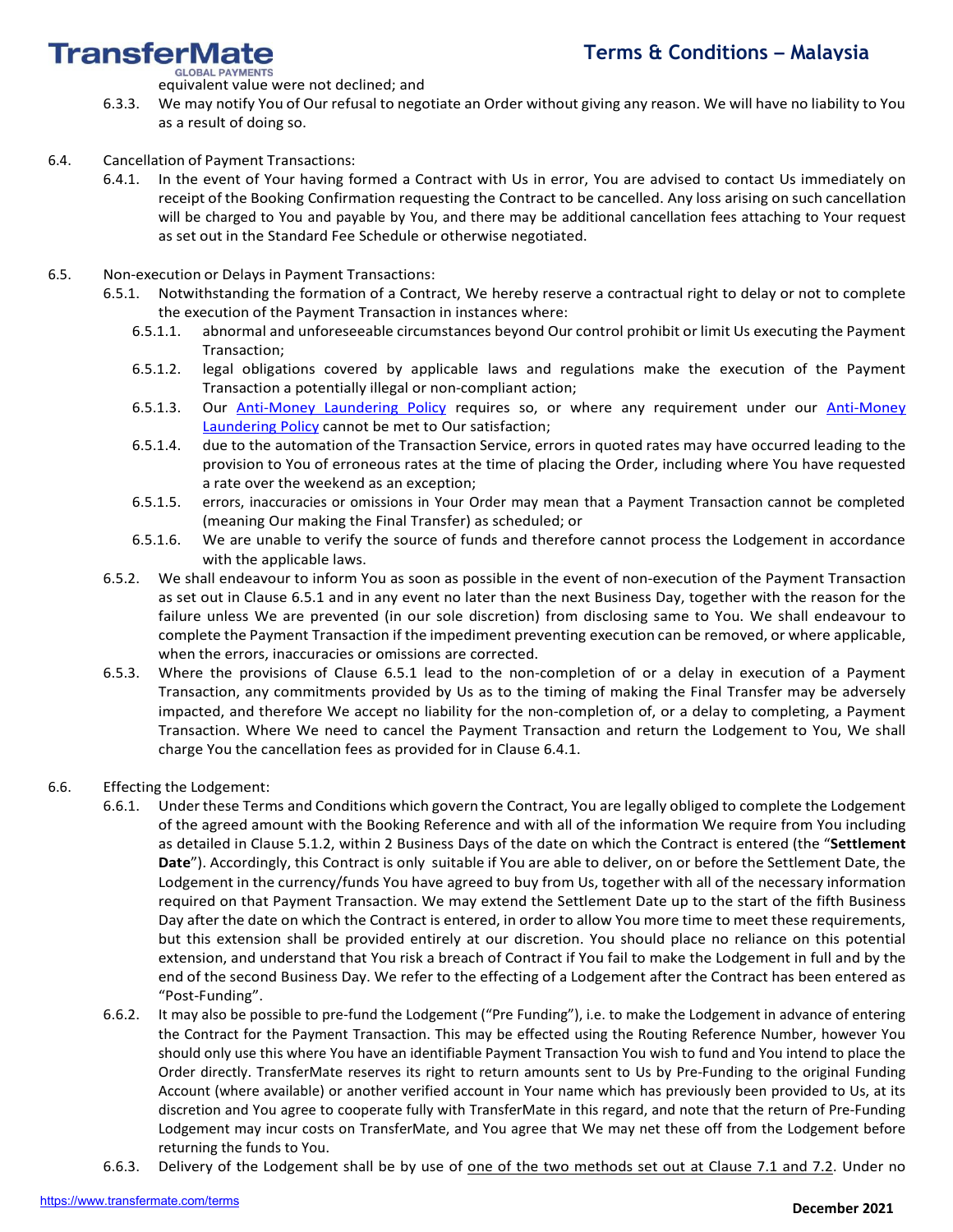## **Terms & Conditions – Malaysia**

circumstances shall We accept a Lodgement by any other means, even if We have previously permitted such alternative means of making a Lodgement.

- 6.6.4. A failure by You to make the Lodgement in full and by the Settlement Date is a breach of the Contract, in which event We will close out the Contact at its then prevailing market rates and any loss or costs incurred by Us as a result of Your contractual breach shall be recoverable in full from You on demand by Us, including additional cancellation fees attaching to Your request as set out in the Standard Fee Schedule or otherwise negotiated. Late or incomplete settlement shall incur default interest on the total amount due, at a compound rate of 5% per annum, calculated daily and payable to Us onthe date payment is made.
- 6.6.5. Where You make the Lodgement but there is missing information or We have a reasonable concern over the way in which the Lodgement is effected (including if there is a concern the Lodgement was from a third party account), then We may not be able to proceed to the processing of the Final Transfer. In such an event, We reserve Our right to delay making the Final Transfer, engage with You, and unless Our concerns are resolved to Our satisfaction, We shall return the Lodgement to You as soon as reasonably practicable.
- 6.7. Processing the Final Transfer:
	- 6.7.1. The time at which We receive the Lodgement in cleared funds in the TransferMate Nominated Account determines the time at which We can process the Payment Transaction. Same Day Processing is possible in respect of certain currency transfers and dependent on applicable time zones and whether banks in all countries impacted by the Payment Transaction are open, however We undertake that We shall process the Payment Transaction and make the Final Transfer no later than the next Business Day following the receipt of the Lodgement in cleared funds.
	- 6.7.2. The amount credited by way of Final Transfer to the Beneficiary will be net of fees, charges, commissions and any interest due.
- 6.8. A confirmation of the Final Transfer (the "**Payment Confirmation**") will be issued to Your nominated email address. If You do not receive a Payment Confirmation within 24 hours of the date on which the Lodgement is made or within 4 Business Days from the date of the Contract was entered, You are obliged to contact Us. The Payment Confirmation will detail (where applicable):
	- 6.8.1. the Booking Reference, which enables You to identify the Payment Transaction, which shall also be provided to the Beneficiary unless You expressly request Us not to make such disclosure. By hereby permitting such disclosure, You agree to hold Us harmless for any damage or loss suffered by You resulting from enquiries from the Beneficiary or any holder ofthe Booking Reference. We represent and warrant that We will exercise ordinary care in releasing this information.
	- 6.8.2. the date on which the Payment Transaction was effected;
	- 6.8.3. the value date of the Payment Transaction;
	- 6.8.4. a breakdown of the fees and charges payable by You;
	- 6.8.5. the exchange rate used and the amount of the Final Transfer after the currency conversion; and
	- 6.8.6. additional and further information as may be requested by You subject to an additional charge.
- 6.9. Upon You becoming aware of any Unauthorised Transaction or otherwise incorrectly executed Payment Transaction, You must notify Us without delay. Where We establish that the Payment Transaction was erroneously effected by Us, We shall refund to You, the amount of the erroneous Payment Transaction plus any charges thereon.
- 6.10. You irrevocably agree that We may retain any Lodgements transmitted to Us pursuant to these Terms and Conditions if We learn that there is a suspicion that You may have breached any laws or regulations, or if We are required to do so by any legal or regulatory authorities. Such retained Lodgements shall not bear interest against Us.

#### **7. Funding the Transfermate Nominated Account**

- 7.1. By Wire Transfer or Electronic Funds Transfer:
	- 7.1.1. The default mechanism by which You are expected to make the Lodgement is by payment of a wire transfer or electronic funds transfer in the currency agreed.
	- 7.1.2. Post-Funding is Our default means of accepting a Lodgment from You and in such a case, We will provide You with the requisite details of the Transfermate Nominated Account at the time at which theContract is agreed (noting that in the case of use of the Routing Reference Number, You may have these details in advance of the Contract being entered), and it is Your obligation to ensure You use the correct Transfermate Nominated Account.
	- 7.1.3. Where You wish to make a Lodgment by way of Pre-Funding (as provided for at Clause 6.6.2), then You are required to use the Routing Reference Number to enable Us to identify the source of the funding and book it against Your Account.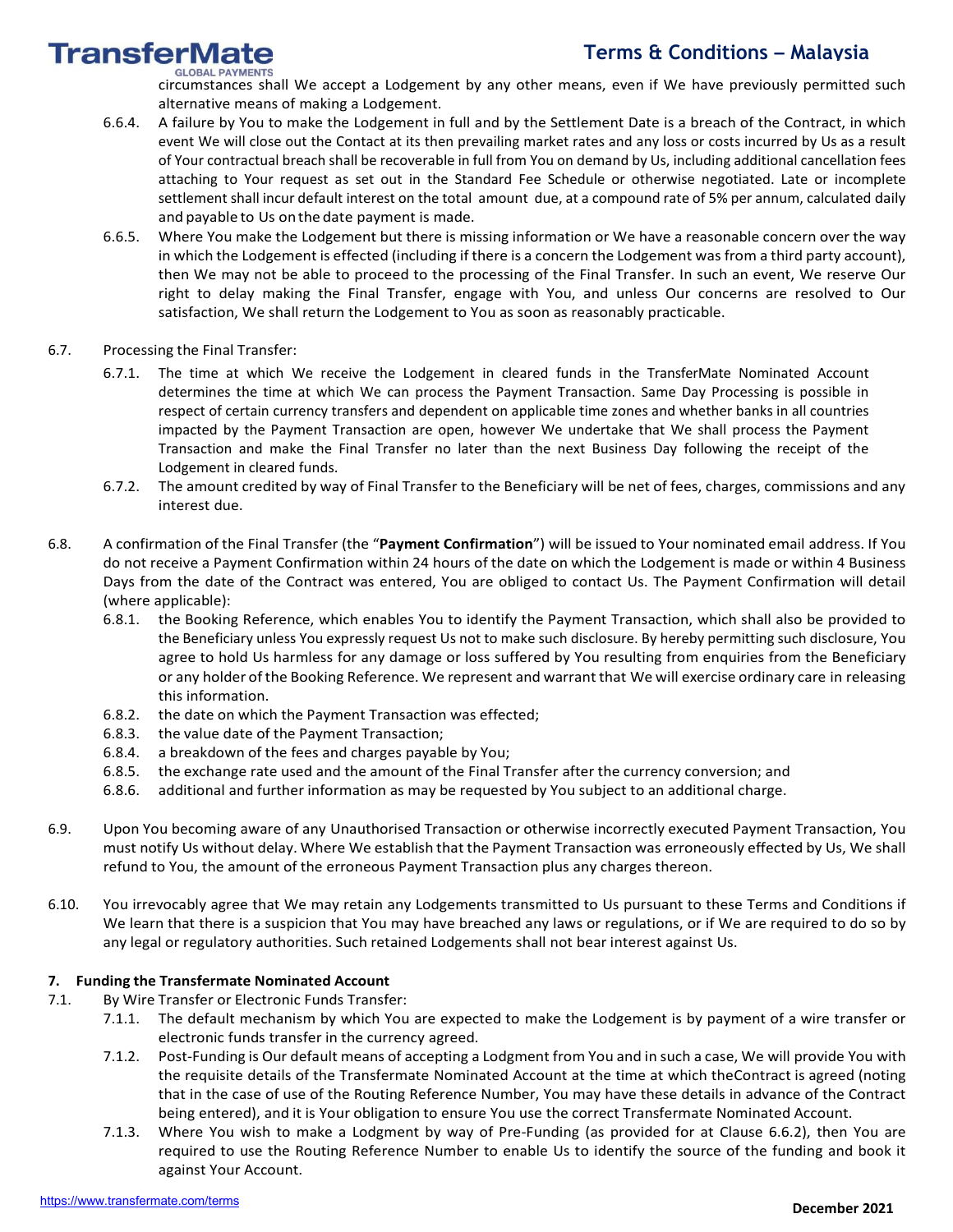- 7.2. By Direct Debit ('DD') or Automated Clearing House ('ACH') pull payments:
	- 7.2.1. This option is not available to You if You are a Sole Trader or personal customer.
		- 7.2.2. In certain regions (as may be notified to You at the time of placing the Order) it is an option for You to make the Lodgement by way of DD/ACH payment, however this option must be specifically requested by You and subject to Our prior acceptance, and You acknowledge that (1) We are under no obligation to provide You with this option, (2) We may withdraw this from You at any time, and (3) We shall require that You make at least one transfer by the means set out at Clause 7.1. It may also not be possible to use the Routing Reference Number when effecting a Lodgment by DD/ACH.
		- 7.2.3. It is imperative that You ensure that all details supplied by You on the direct debit mandate agreements or ACH equivalent (the "**Mandate"**) are correct and valid, and that only authorised signatories on Your Funding Account have signed this Mandate, and confirm You shall indemnify Us for any losses incurred by Us as a result oferrors made by You on the mandate.
		- 7.2.4. You are obliged to ensure that (1) there are sufficient funds in Your Funding Account to meet the direct debit payment and (2) sufficient funds remain in Your Funding Account until the direct debit has cleared and settled into the TransferMate Nominated Account. If a Lodgement by way of DD/ACH does not reach Transfermate Nominated Account due to insufficient funds or for any other reason, You must then complete the Lodgement by way of wire transfer to Us so that the Lodgement is not delayed. Transfermate shall never facilitate a shortfall from You, nor do We offer any credit facility where You are delayed in completing a Lodgement.
		- 7.2.5. Where a Lodgement by Mandate gives You chargeback rights (which allows You to reverse a Lodgement), it is a condition of Us permitting You to use this method of Lodgement that You shall only exercise this chargeback right if We have breached this Agreement or there was an Unauthorised Transaction as a direct result of Our error. You confirm that You will not exercise Your chargeback right for any other reason, including a dispute with the Beneficiaryor if there are insufficient funds in Your Funding Account, and in the event of You exercising a chargeback in such a scenario and in breach of the provisions of this Clause 7.2.5, You shall immediately make good the loss that We incur on demand by transferring the funds to Us by wire transfer, no later than the end of the next Business Day after You exercise this right. Further, if We need to investigate or take any actions in connection with a chargeback raised by You, We reserve Our rights to charge You for Our costs in doing so where We conclude that You have not adhered to this clause, and shall bring this clause to the attention of the arbiter of the chargeback dispute.
		- 7.2.6. We reserve the right to revoke the option of making Lodgements by DD/ACH payments where any DD/ACH payment made by You is reversed from the Transfermate Nominated Account.
		- 7.2.7. We reserve the right to limit the amount of funds to be taken by Mandate.
		- 7.2.8. If a DD Mandate is inactive for a period of 9 months or more, We reserve the right to deactivate the option to pay by DD/ACH without prior notice to You or to request You to update the Mandate.
		- 7.2.9. In order to cancel a Mandate, You must contact Your bank to cancel. Transfermate cannot do this on Your behalf.
- 7.3. Other than by availing of the means set out at Clauses 7.1 and 7.2, no other means is available for funding the Transfermate Nominated Account. Specifically We do not accept cash, cheques or any equivalent. Any attempts by You to make the Lodgement by any such prohibited means shall be invalid under the Contract, causing a delay and potentially a breach of the Contract.
- 7.4. Unless otherwise agreed with You, We do not have nor do We request, any access to the Funding Account and shall not unilaterally debit funds from Your Funding Account. You must initiate the Lodgement to the Transfermate Nominated Account.
- 7.5. We reserve the right to reject funding from sources that We may reasonably believe or suspect may breach the laws and regulations of any jurisdiction, or that would meet the standards in Our **[Anti-Money Laundering](https://www.transfermate.com/aml-policy/) Policy**.
- 7.6. You agree and acknowledge that We may refuse to accept or return any payment of money from a third party or from any account of a third party, and that Transfermate does not accept liability or responsibility for any loss, cost or expense incurred or suffered by You in connection with such non-acceptance or return, including because You are subsequently in default of your obligations to Us. If You wish to receive funds from third parties, then You are required to apply for, and be accepted for, the Receivables Services. In the event that a third party does make a Lodgement using the Routing Reference Number, then We may be able to resolve this matter by exception but You may place no reliance on Our ability to so do. Please refer to Clause 6.6.5 for more information on how this process may operate.
- 7.7. In certain instances, TransferMate may rely on one of its affiliates to receive Lodgments from You, and this may mean that the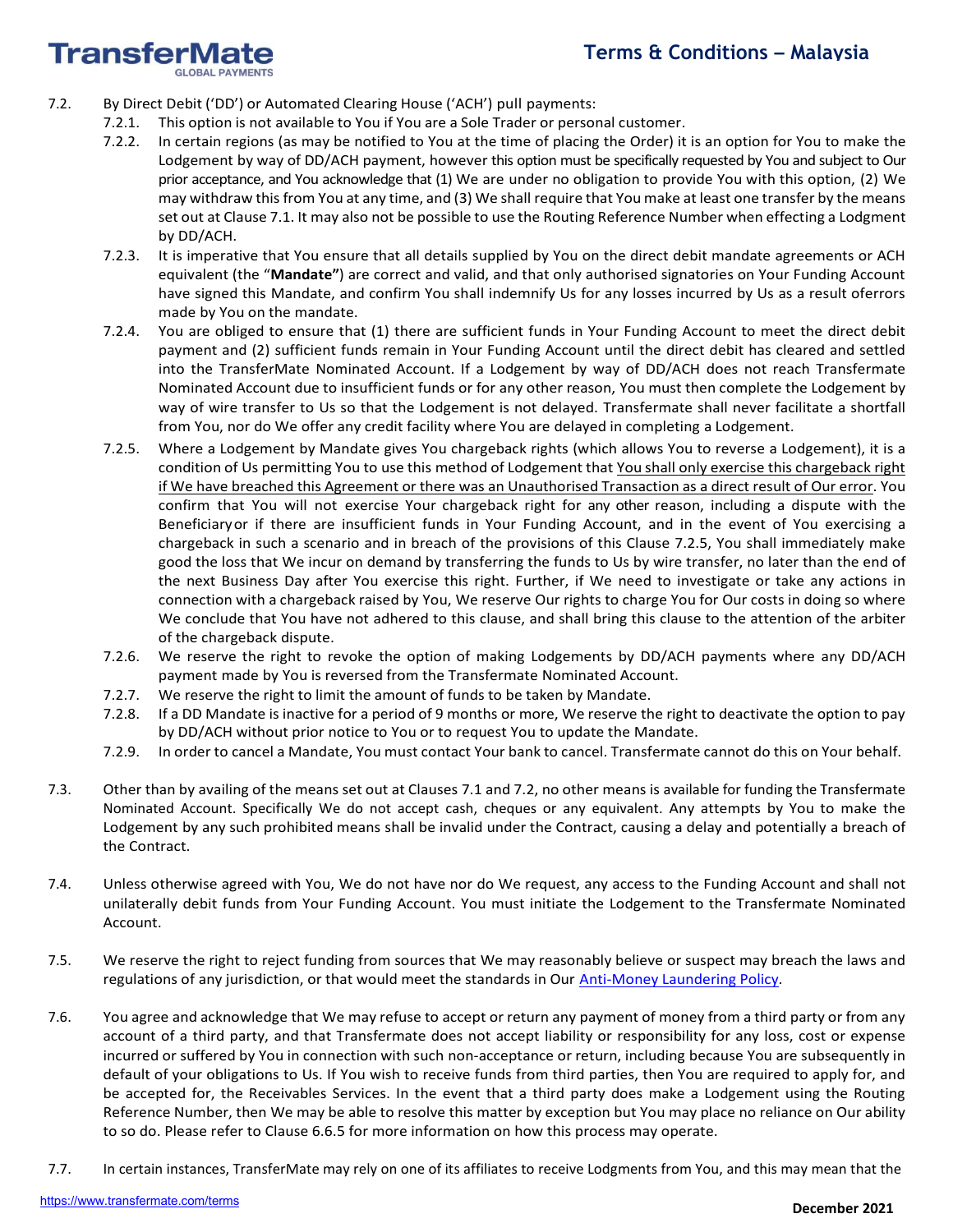## **Terms & Conditions – Malaysia**

Mandate is entered with another Transfermate entity, however the obligation on delivering the Services to You shall always be with Transfermate.

- 7.8. In the event that We have completed the Final Transfer before receiving cleared and settled funds from You, including for example where a DD/ACH payment is reversed, a DD request is cancelled or a payment is disputed , You will be liable to pay Us the amount of the Final Transfer plus interest at the rate of 5% per annum.
- 7.9. Transfermate is not responsible for any fees or charges that may be imposed by the financial institutions associated with the payment facilities You nominate.

#### **8. FX Calculations**

- 8.1. Except as specified in clause 8.2 below, when We refer to an exchange rate in these Terms and Conditions, it means the mid-market exchange rate at the relevant time for the relevant currency pair (for example, GBP to AUD, USD to EUR) as provided by our reference rate provider. We may change our reference rate provider from time to time without notice to You.
- 8.2. For some currencies, We cannot use the mid-market exchange rate as We are required to use a different reference rate for the exchange rate for Your currency pair. For these currencies We will notify You of the reference rate used for the exchange rate when You place the Order.
- 8.3. The foreign exchange rate changes every 3 seconds and the rate agreed between Us in the Contract shall be the applicable rate to the Contract.

#### **9. Fees, Charges and Interest**

- 9.1. The current charges, interest and other fees, applicable to the Transaction Service are set out the Standard Fee Schedule.
- 9.2. We reserve the right to make changes to the Standard Fee Schedule from time to time and as part of accepting the Terms and Conditions prior to the entry of the Contract, You shall accept the applicable fees.
- 9.3. The then in force Standard Fee Schedule shall apply to each Contract You enter with Us, however a Contract already entered will not be impacted if changes to the Standard Fee Schedule take effect after the date the Contract is entered.

#### **10. Communications, Users Access and Security**

#### 10.1. Communications:

- 10.1.1. All communications between You (and where the context so permits, Your User) and Us shall be by email or telephone. In addition You have the option of communicating with Us through the Website via live chat, however no Orders may be placed by using live chat.
- 10.1.2. Telephone calls (which for this purpose includes calls on fixed landlines, Skype calls or mobile lines) with You are typically recorded to protect both Your and Our own interests in the event of a dispute and You consent to such recordings being made. For technical reasons it is not always possible for Us to record all telephone calls. The telephone recordings will, where available and once a transcript is furnished to You following prior request, be accepted as evidence of the instructions or communications recorded, and may be used as evidence in any dispute, action, proceedings involving the use by You of the Transaction Service. The absence of a telephone call recording shall not be deemed as detrimental in any such dispute, and in such circumstances, We are entitled to rely on an undisputed Booking Confirmation.
- 10.2. User Set Up and Monitoring:
	- 10.2.1. Before getting access to the Transaction Service, You shall notify Us of the Users that You require to be set up on the Transaction Service, unless You are a Sole Trader or personal customer, in which case it is understood that the only User of the Transaction Service shall be You, unless You place a request to the contrary.
	- 10.2.2. All Users must be approved and registered by Us before using the Transaction Service. Access to the Transaction Service shall be restricted to approved Users and We reserve the right at any time to refuse the appointment or continuation of a User without reason.
	- 10.2.3. You are required to notify Us immediately if there are any changes to the list of Users.
	- 10.2.4. You shall ensure each User is trustworthy, has the legal authority to access the Transaction System, and will adhere to the Security Guidelines (Schedule 3). The selection of a User is at Your own risk and We are under no obligation to conduct checks on Your Users or oversee a User's activity on the Account.
	- 10.2.5. By accepting these Terms and Conditions You are confirming that each User You appoint shall have all necessary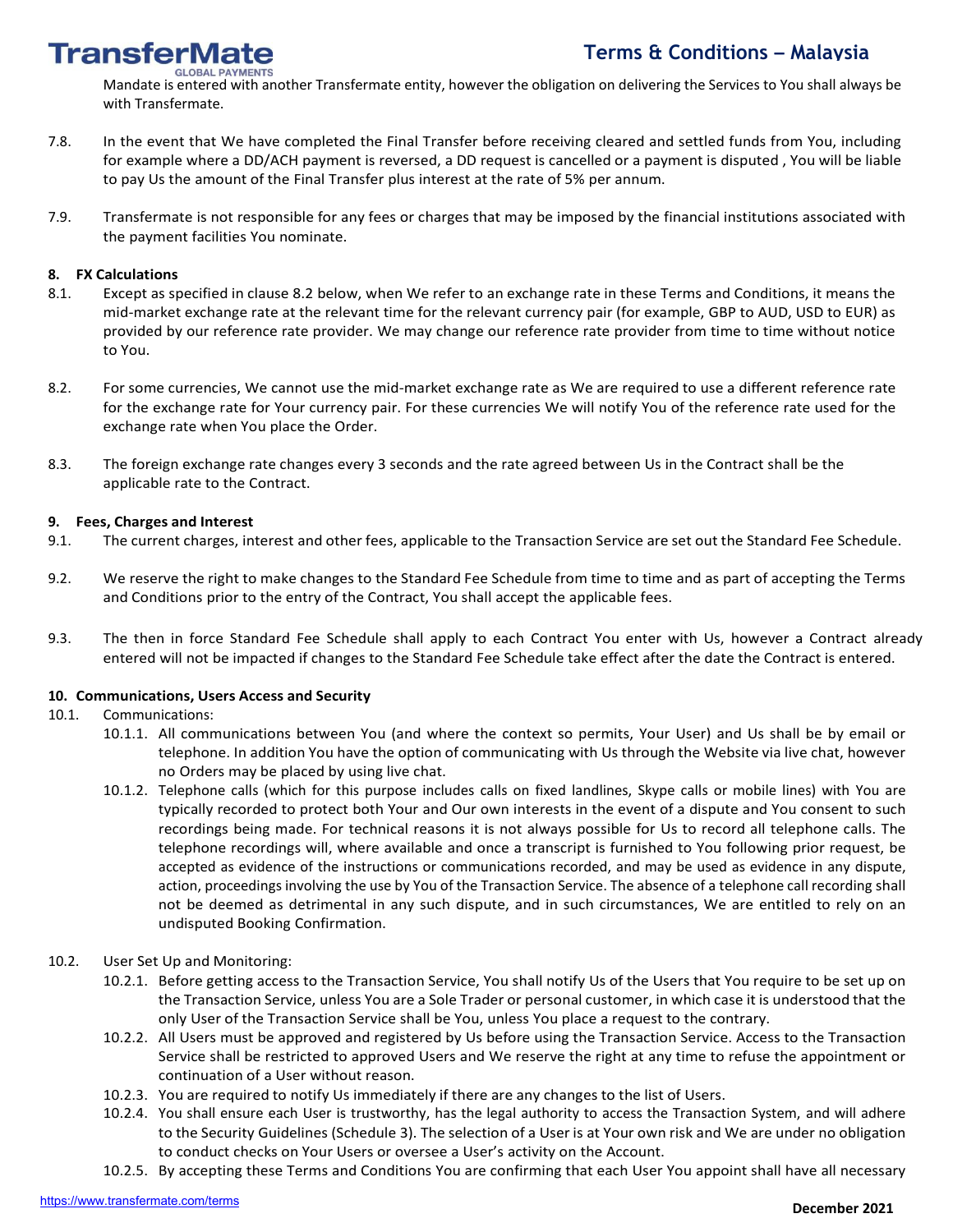## **Terms & Conditions – Malaysia**

authority to use the Account and the Transaction Service.

- 10.2.6. Until You have provided notice to Us to the contrary, We may continue to assume that all Users have authority to use the Account and the Transaction Service and execute legal binding transactions with Us.
- 10.2.7. It is a matter for You to consider whether Dual Authorisation would be an appropriate option for You to manage Your security risks. If this is of interest You should contact Us for further information.
- 10.2.8. You hereby indemnify and agree to hold Us harmless in respect of any loss incurred by a User entering into a Contract or other transaction contemplated under this Agreement.
- 10.2.9. You will take reasonable steps to ensure that each User complies in full with this Agreement
- 10.3. Access and Passwords:
	- 10.3.1. Upon opening an Account or adding a User, You /the User shall be required to select a username and a password. The password must comply with the Security Guidelines.
	- 10.3.2. Upon logging into the Account by providing the username and the corresponding password, access will be granted to You and We will not be required to take any further steps to verify that the person accessing the Account is Your User.
	- 10.3.3. Each User's registration is for that User only. Users are prohibited from sharing their username and password with any other person, and to do so shall be treated as a material breach of these Terms and Conditions by You.
	- 10.3.4. If You forget Your password, You must contact Us and, upon satisfactory completion of verification procedures, We shall issue You with a new password via email.

#### 10.4. Safeguards and Corrective Measures

- 10.4.1. You represent and warrant that You and the Users shall adhere to the Security Guidelines.
- 10.4.2. A failure to adhere to these Security Guidelines may lead to a loss to You or to Us, and You confirm that You accept all responsibility for any such loss, and indemnify Us for any loss We may incur as a result of You not following the Security Guidelines.
- 10.4.3. The Security Guidelines represent reasonable security measures in Our opinion, but are not intended as an exhaustive list of the steps that You must undertake to ensure online security.

#### 10.5. Our Obligation to Protect Your Funds

10.5.1. In respect of the Payables Service, the TransferMate Nominated Account shall be set up for the sole purpose of receiving Lodgements(including Pre-Funding using the Routing Reference Number), and remitting Final Transfers to Beneficiaries by Our customers. The TransferMate Nominated Accounts and all funds in the TransferMate Nominated Accounts shall be segregated from any funds belonging to Transfermate, our subsidiaries, our affiliates, or any third-party, and placed in what are known as safeguarded accounts. We undertake that, to the extent permitted by law, We will ensure that no lien may be placed on the funds in the TransferMate Nominated Accounts. Safeguarding is the means by which We protect Your Funds, and You are advised to familiarise Yourself with how this protection by safeguarding differs from the means used by banks to protect customer funds.

#### **11. Service Level**

11.1. We make no representations herein as to the effectiveness of the Transaction Service.

#### **12. Representation and Warranties**

- 12.1. The Transaction Service is made available as is, and except for any express representatives and warranties made in these Terms and Conditions, to the maximum extent permitted by law, neither the Transaction Service or the Website is made available with any condition, warranty or representation from Us as to suitability or accessibility, either expressed or implied. This includes, without limitation, the conditions implied by law of satisfactory quality, fitness for purpose and the use of reasonable care and skill which, but for this legal notice, might have effect in relation to the Transaction Service or the Website.
- 12.2. You accept and acknowledge that We do not provide any financial, taxation or investment advice, including without limitation, on the merits of the Payment Transaction and its likely implications. You must make a decision to enter into a Payment Transaction based solely on Your own judgment or with having availed of prior independent financial advice. It is for You to evaluate whether the Payment Transaction is appropriate in terms of Your experience, financial objectives, and circumstances.
- 12.3. While We endeavour to ensure that the information on the Website regarding the Transaction Service is correct, We do not warrant the accuracy and completeness of the material on the Website regarding the Transaction Service including the real-time tradable rates, which may not be reflective of the current price of the currency. We may make changes to Our Website,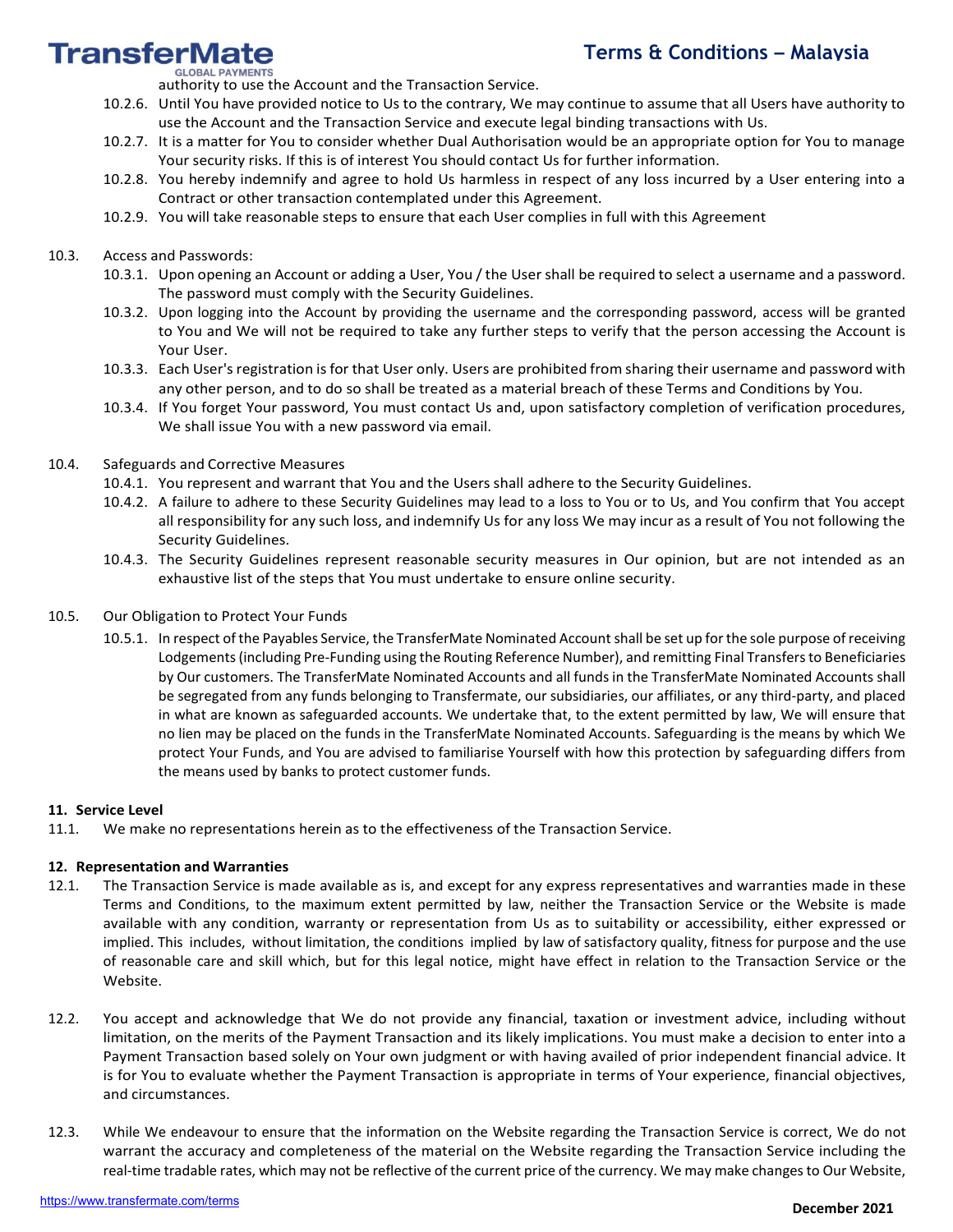## **Terms & Conditions – Malaysia**

including regarding the Transaction Service, at any time without notice. The material on Our Website regarding the Transaction Service may be out of date, and Wemake no commitment to update such material.

- 12.4. We reserve Our right to rely on  $3^{rd}$  party banking partners in certain jurisdictions who may operate the Transfermate Nominated Account, either in Our name or in the name of the banking partner. We make all reasonable efforts to ensure that when You make the Lodgement, these funds are held in a secure account segregated from Our own funds, howeverthis protection may not be available to Us in every jurisdiction.
- 12.5. You warrant that in the case of an individual or more than one individual, You are of full age and capacity, and in the case of a firm or corporation, You warrant that it is duly constituted and incorporated and possesses the requisite power to agree to this Agreement and all Contracts made or to be made, and in any case, this Agreement and such Contracts do and will constitute legally binding and enforceable obligations of the User.
- 12.6. You represent and warrant to Transfermate that:
	- 12.6.1. this Agreement and Your use of the Transaction Service does not violate any law applicable to You, and You will not use the Transaction Service for any purpose contrary to applicable laws.
	- 12.6.2. all information You provide to Transfermate is true, correct and complete, and You will notify Us of any changes to such information. Neither that information nor Your conduct or the conduct of anyone acting on Your behalf in relation to the Transaction Service, was or is misleading, by omission or otherwise and You will make ongoing disclosure to Transfermate of any matters that may affect the operation of this Agreement.
	- 12.6.3. You acknowledge that Transfermate will rely on Your representations and warranties in providing the Transaction Service.

## **13. Intellectual Property and Limited License**

- 13.1. Transfermate (and where applicable its affiliates, suppliers or licensors) are the sole and exclusive owner(s) of all IPR which forms directly or indirectly (1) the Transaction Service, (2) the Website, or (3) the Account, and any other IPR arising from Your use of the Transaction Service or other ancillary services. This Agreement does not grant You title to or any ownership rights or interest, but only a right of limited use as expressly set forth in this Clause 13.
- 13.2. You are hereby granted a non-assignable, non-exclusive and limited licence to print and download extracts of IPR from the Website regarding Transaction Service for Your own use on condition that:
	- 13.2.1. You are only to use the contents as authorised by Us;
	- 13.2.2. no documents or related graphics are modified in any way;
	- 13.2.3. no graphics are used separately from the corresponding text;
	- 13.2.4. Our copyright and trademark notices appear in all copies;
	- 13.2.5. You acknowledge that the names, images and logos identifying Us, Our products and services, are proprietary marks belonging to Us; and
	- 13.2.6. no part may be reproduced or stored in any other website or included in any public or private electronic retrieval system or service without Our prior written permission.
- 13.3. You acknowledge and agree that all content on the Website, the Account or otherwise accessible on the Transaction Service is protected by copyright, trademark, patents and other proprietary rights and laws.
- 13.4. Any unauthorised use or any breach of this Clause 13 will result in immediate termination of the Agreement whereby You must, on request from Us, immediately destroy any downloaded or printed extracts from the Transaction Service or Website. This license is conditional on Your continued compliance with these Terms and Conditions and any rights not expressly granted herein are reserved.
- 13.5. Derivative use of the Transaction Service is strictly prohibited, including any use of data mining, robots or similar data gathering, reverse engineering and extraction tools irrespective of whether there is an intent to damage or impair the Transaction Service, and any such activities shall be deemed a material breach of these Terms and Conditions.
- 13.6. On termination of this Agreement, the licence herein granted ceases with immediate effect.

#### **14. Liability and Indemnity**

14.1. We, any other party (whether or not involved in creating, producing, maintaining or delivering Transaction Service, the Website or the Platform), and any of Our officers, directors, employees, shareholders or agents of any of them, exclude all liability and responsibility for any type of incidental, punitive, special, indirect or consequential damages arising from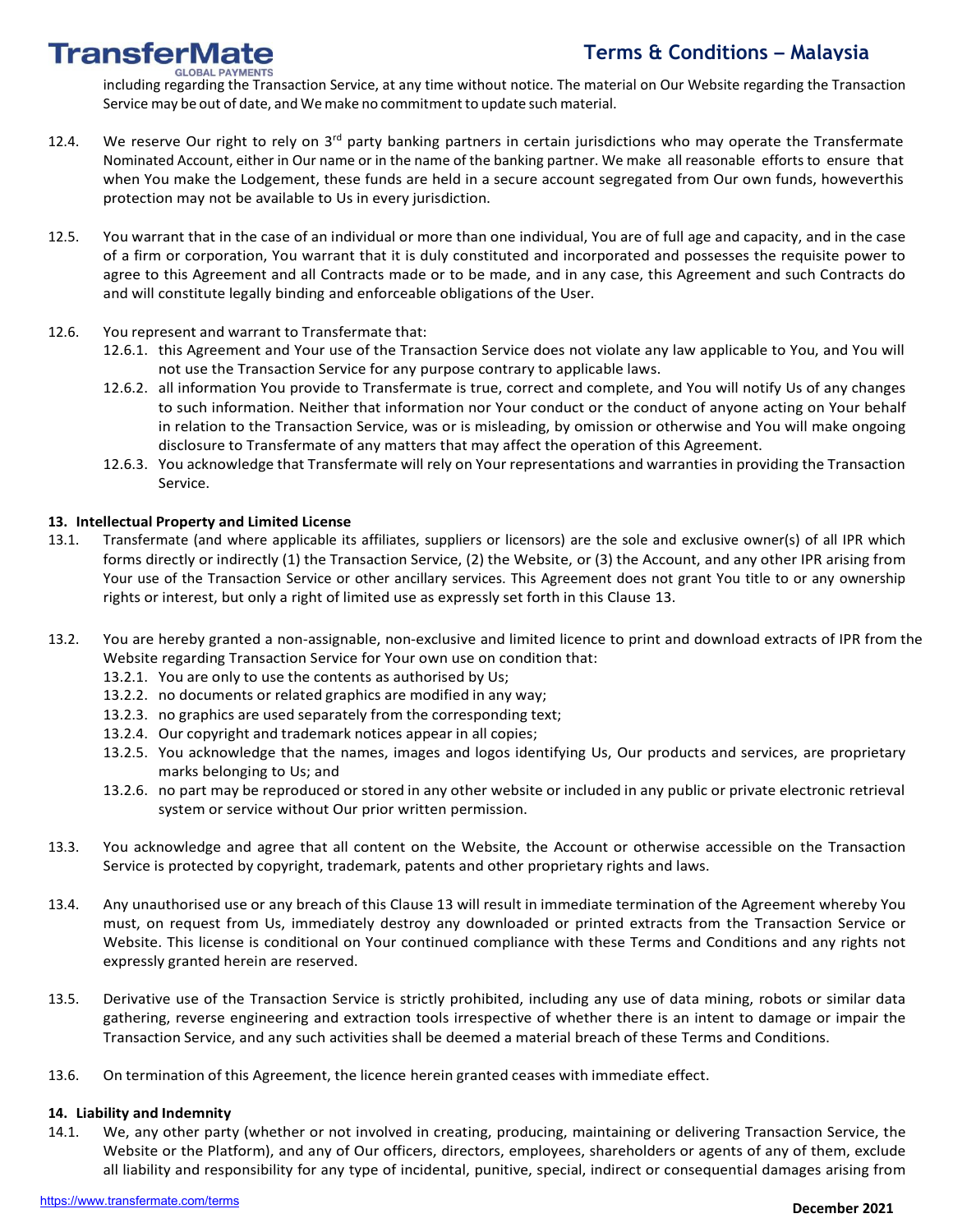## **Terms & Conditions – Malaysia**

or connected in any way to, the Transaction Service, the Website or the Platform, that may result to You or a third party. This includes, without limitation, any indirect, punitive or consequential loss or damages, or any loss of income, profits, goodwill, data, contracts, business interruption, loss of use, loss or damage due to viruses, or other loss or damages, even if advised of the possibility of such damages, whether arising under any theory of contract, tort (including negligence), strict liability or otherwise.

- 14.2. Nothing in these Terms and Conditions will exclude or limit Our liability for:
	- 14.2.1. Death or personal injury;
	- 14.2.2. Fraud;
	- 14.2.3. Misrepresentation as to a fundamental matter;
	- 14.2.4. any direct losses arising from Our negligent payment of monies to a recipient other than the designated Beneficiary for a specific Payment Transaction; or
	- 14.2.5. Any liability which cannot be excluded or limited under applicable law.
- 14.3. If Your use of material on the Transaction Service results in the need for servicing, repair or correction of equipment, software or data, You assume all costs thereof.
- 14.4. We are entitled to assume that all Payment Transactions entered using usernames and passwords of You or the Users are authorised by You. We shall not be liable in any way for any direct, indirect or consequential loss suffered by You as a result of any Payment Transactions entered using these usernames and passwords.
- 14.5. In the event of a suspected Unauthorised Transaction, it is Your responsibility to promptly notify Us of the relevant details and, if You do not notify Us of a suspected Unauthorised Transaction immediately and at the latest within 13 months of the debit date of the Payment Transaction (or within 3 months where You are a corporate entity), You will lose the right to have the matter corrected or money refunded.
- 14.6. We shall not be liable for any: 14.6.1. suspension, withdrawal or termination of Your access to the Transaction Service; or 14.6.2. interruptions to the Transaction Service.
- 14.7. Our liability to You is limited to \$5,000 (RM 25,000). Some jurisdictions do not allow the limitation or exclusion of liability for incidental or consequential damages so, to the extent not allowed by law, some of the above limitations may not apply.
- 14.8. You indemnify, defend and hold Us harmless against any and all costs, liabilities, losses, and expenses (including but not limited to reasonable legal fees) suffered by Us, which may result from (i) Your or a User's misuse of the Transaction Service, (ii) Your or a User's breach of the Agreement, or (iii) any failure by You or a User to comply with the law.

#### **15. Confidentiality**

- 15.1. Neither party shall use Confidential Information of the other party for any purpose other than for the purpose of providing or using the Transaction Service or as otherwise expressly permitted herein.
- 15.2. Confidential Information shall not include, however, any information which (i) was publicly known prior to the time of disclosure by the disclosing party; (ii) becomes publicly known and made generally available after disclosure by the disclosing party to the receiving party through no action or inaction of the receiving party in violation of these Terms and Conditions; (iii) is already in the lawful possession of the receiving party at the time of disclosure by the disclosing party as shown by the content of the receiving party's files and records prior to the time of disclosure; (iv) is obtained by the receiving party from a third party without a breach of such third party's obligations of confidentiality; or (v) is independently developed by the receiving party without use of or reference to the disclosing party's Confidential Information, as shown by the receiving party's documents or other competent evidence in the receiving party's possession.
- 15.3. Each party shall exercise reasonable care not to disclose, and to prevent its employees and agents from disclosing, any Confidential Information of the other party.
- 15.4. If a party is compelled to disclose Confidential Information under the authority of a court or governmental agency, the compelled party shall promptly notify the other party unless the compelled Party is legally prevented from doing so or deems that doing so would be in breach of the compelled Party's policies, procedures or codes. The other party shall, where afforded prior notice, have the opportunity to object to the compelled disclosure prior to production of such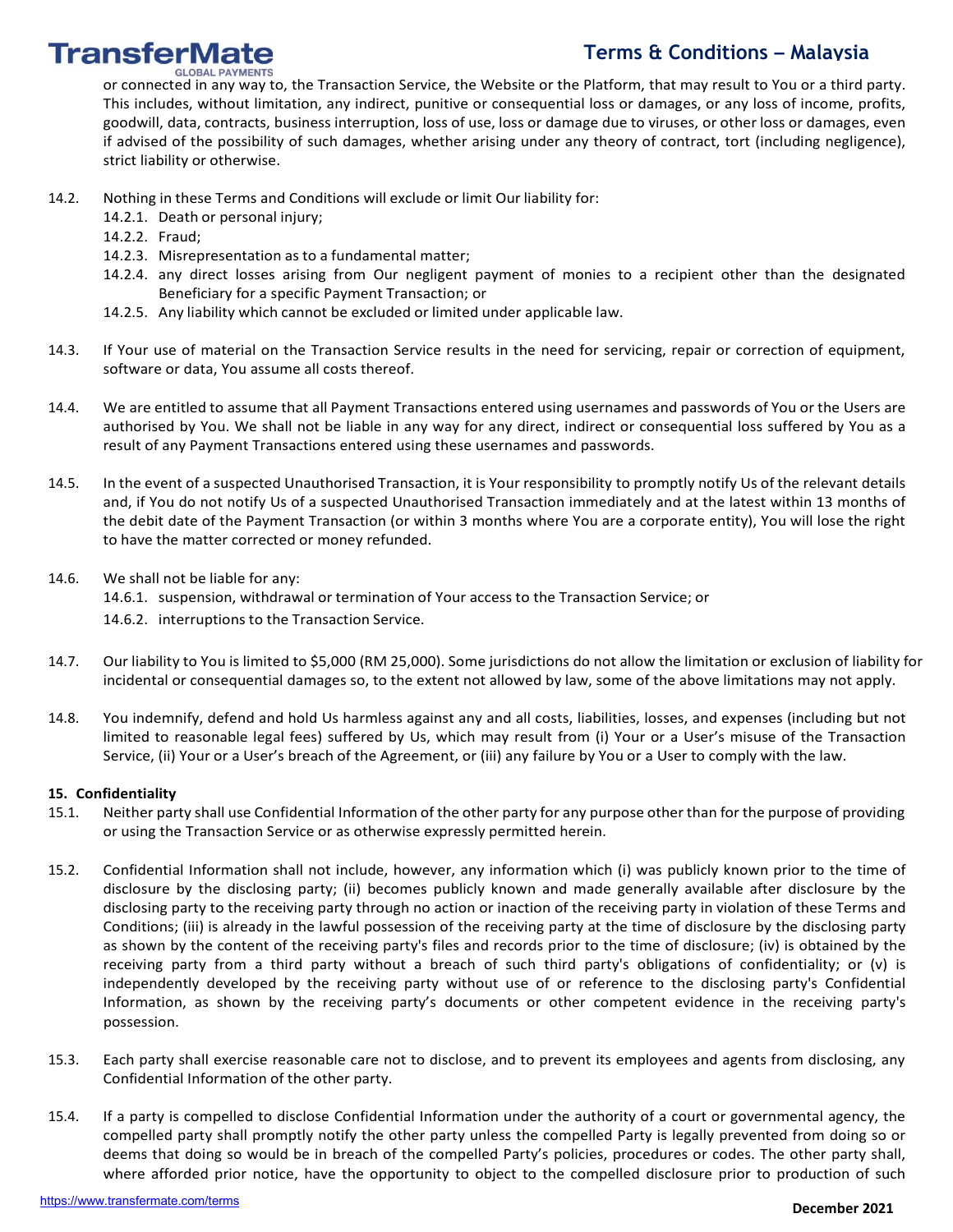# **TransferMate**

**GLORAL PAYMENTS** information.

15.5. At the request of the disclosing party, the receiving party shall return all of the disclosing party's Confidential Information to the disclosing party or certify the same has been destroyed. Nothing in this clause shall require the return or destruction of any documents and materials containing or based on the Confidential Information that is required to be retained by applicable law, or to satisfy the requirements of a regulatory authority to which the receiving party is subject.

### **16. Term, Termination and Cancellation of Access**

- 16.1. On completing the Account Opening Process You shall have access to the Transaction Service until such time as such access is terminated as set out in this Clause 16.
- 16.2. You may cancel Your access to the Transaction Service at any time by giving Us written notice. You will remain responsible for any Payment Transactions made on Your Account until access to Your Account is actually disabled.
- 16.3. We may terminate, suspend or withdraw Your access to the Transaction Service at any time without prior notice if:
	- 16.3.1. We suspect that You have breached these Terms and Conditions, including but not limited to Clauses 13 or 15, or have acted fraudulently.
	- 16.3.2. Subject always to Our such termination being permitted under the applicable law, We learn or have reason to believe;
		- 16.3.2.1. of Your death, bankruptcy or lack of legal capacity;
		- 16.3.2.2. a liquidator or receiver has been appointed in respect of Your assets; or
		- 16.3.2.3. You have committed an act of bankruptcy or that a bankruptcy petition has been presented against You.
	- 16.3.3. We otherwise deem such termination, suspension or withdrawal appropriate, in Our sole discretion.
- 16.4. We shall deem Your Account dormant if there has been no activity on the Account for 12 months. At this point You will be unable to access Your Account or the Platform without Our agreeing to reactivate. Further details on the process on reactivation and the documents We may require from You are available on demand from Us.
- 16.5. Payment Transactions, including but not limited to Future Dated Payments, in respect of which Contracts have been concluded and which are scheduled to be made after Your access to the Transaction Service is terminated or suspended will not be impacted by the termination, unless We explicitly notify You otherwise at the time of termination.
- 16.6. The respective obligations of parties, which by their nature would continue beyond the termination or expiration of this Agreement, including without limitation, the obligations regarding IPR, Confidential Information, limitation of liability and indemnification, shall survive the termination, suspension, withdrawal or cancellation of the Transaction Service.

#### **17. Market Information**

- 17.1. We make available market information services generated internally containing, but not limited to financial market data, rates, news, charts or data. Market information provided by Us, whether made available on the Website, in email format or over the telephone is not intended as financial advice.
- 17.2. We do not guarantee the accuracy, timeliness, completeness or correct sequencing of the market information. We reserve the right to discontinue offering market information at any time without notice, and for the avoidance of doubt, any market information provided to You is not an element of the Transaction Service and should not be regarded as bearing any relation to Your decisions to use the Transaction Service.

#### **18. Redress and Complaints Procedure**

- 18.1. Where an official complaint from You in relation to the Transaction Service is received by Us, We will record the nature of the complaint and issue an acknowledgement email to You by the end of the next Business Day. The acknowledgement will provide You with the contact name who is responsible for dealing with Your complaint. The official complaint must be made by email to [complaints@transfermate.com,](mailto:compliance@transfermate.com) with details such as Your account number, the Order details, and the nature of Your complaint.
- 18.2. We will investigate Your complaint as swiftly as possible and where applicable, You will receive a regular written update on the progress ofthe investigation atintervals of not more than 20 Business Days.
- 18.3. We will try to resolve Your complaint within 40 Business Days of having received the complaint. If Your complaint cannot be resolved within 40 Business Days, We will write to You notifying You of the anticipated timeframe for the conclusion of the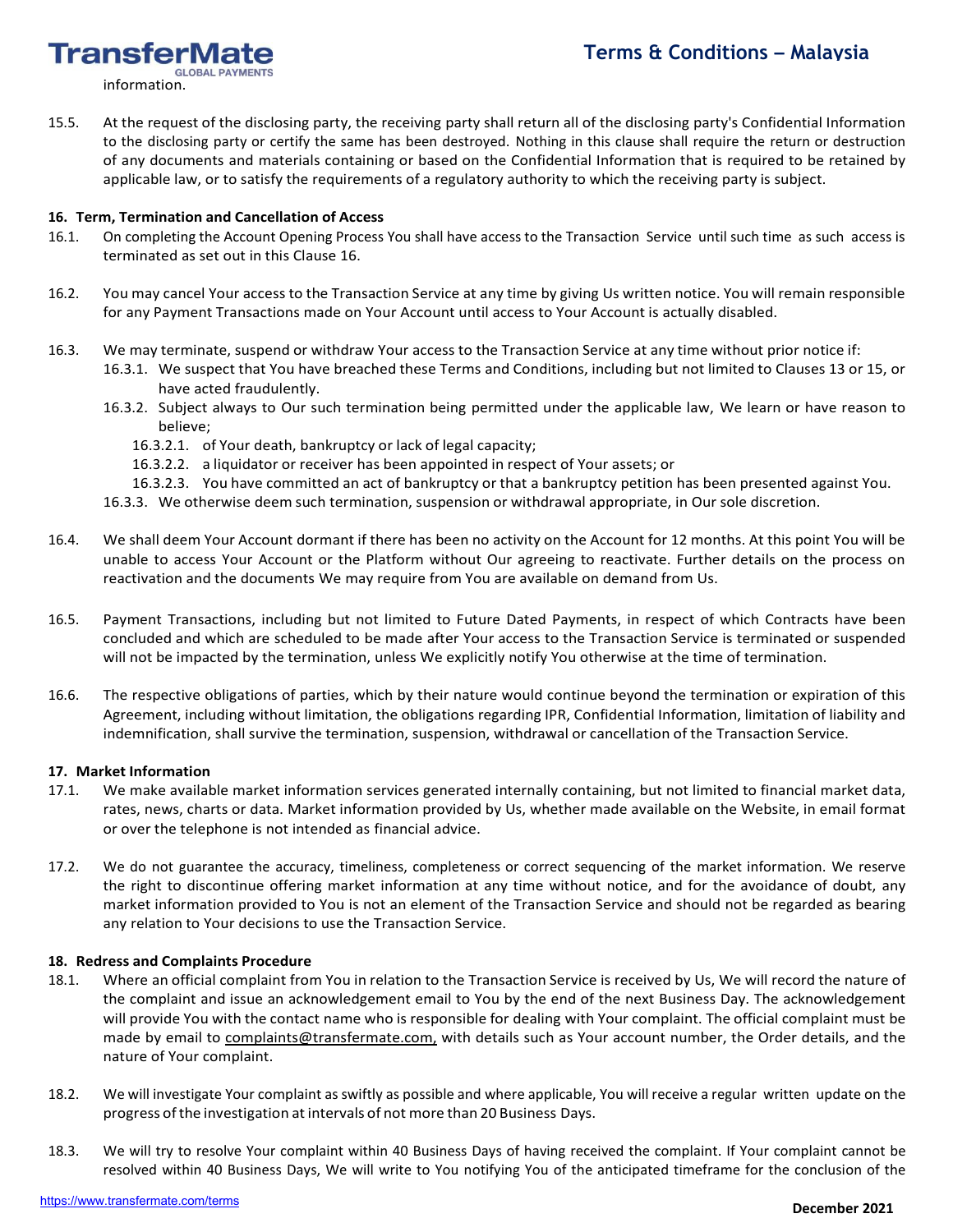**TransferMa** 

**GLOBAL PAYMENTS** investigation.

- 18.4. Within 5 Business Days of the conclusion of the investigation of the complaint, We will issue a resolution letter detailing the outcome of the investigation. This letter will include, if applicable, an explanation of the terms of any offer that We are prepared to make in settlement of Your complaint.
- 18.5. If at any time You are unsatisfied with the handling of Your complaint or We cannot resolve the complaint within the 40 Business Daystimeframe,Youwillbenotifiedof Your right to refer the matter to the Bank Negara Malaysia with an address of Bank Negara Malaysia Building, Jalan Dato' Onn, Kuala Lumpur, Malaysia (Tel: +60 3-2698-8044, Fax: +60 3-2691-2990, Online Enquiry form at https://www.bnm.gov.my/complaint-redress, Web: https://www.bnm.gov.my/).

#### **19. General Terms**

- 19.1. The Agreement and any disputes or claim (including non-contractual disputes or claims) arising out of or in connection with it or its subject matter or formation are governed by and construed in accordance to the laws of The Federation of Malaysia, and each party hereto irrevocably submits to the exclusive jurisdiction of the courts of The Federation of Malaysia. This is the case regardless of whether You reside or transact business with Us elsewhere in the world.
- 19.2. Without limiting the foregoing, You acknowledge and understand that laws regarding foreign exchange contracts vary throughout the world, and it is Your obligation alone to ensure that You fully comply with any law, regulation or directive, relevant to Your country of residency with regards to the use of the Transaction Service. For avoidance of doubt, the ability to access the Transaction Service does not necessarily mean that the Transaction Service, and/or Your activities throughit, are legal under the laws, regulations or directives relevant to Your state or country of residence.
- 19.3. This Agreement expresses the complete and final understanding of the parties with respect to the Transaction Service and the subject matter hereof, and supersedes all prior communications between the parties, whether written or oral with respect to the subject matter hereof.
- 19.4. Throughout this Agreement, whenever required by context, the use of the singular number shall be construed to include the plural, and the use of the plural the singular, and the use of any gender shall include all genders.
- 19.5. Either party shall be excused from any delay or failure in performance hereunder, other than the payment of money, caused by or due to any cause beyond its reasonable control, including, but not limited to acts of God, earthquake, flood, epidemic, pandemic, third party labour disputes, utility curtailments, power failures, explosions, civil disturbances, vandalism, riots, war, governmental actions, and acts or omissions of third parties.
- 19.6. The Contract entered by You pursuant to a Payment Transaction shall not be transferable, negotiable or assignable by You, and any attempt to do so is void. Subject to the foregoing, this Contract will be binding upon, and inure to the benefit of, the parties and their respective successors and permitted assigns, and is for the sole benefit of the parties, and nothing herein will be construed as giving any rights to any person not a party to the Contract.
- 19.7. We shall be entitled to sub-contract any or all of Our obligations or assign or sub-license any or all of Our rights under the Agreement. We shall remain responsible for obligations which are performed by the sub-contractors and for the acts or omissions of the sub-contractors as if they were the acts or omissions of Transfermate.
- 19.8. No failure or delay by a party to exercise any right or remedy provided under this Agreement or by law shall constitute a waiver of that or any other right or remedy, nor shall it prevent or restrict the further exercise of that or any other right or remedy. No single or partial exercise of such right or remedy shall prevent or restrict the further exercise of that or any other right or remedy.
- 19.9. The provisions of this Agreement, and the rights and remedies of the parties under this Agreement, are cumulative and are without prejudice and in addition to any rights or remedies a party may have whether arising under common law, equity, statute, custom or otherwise. No exercise by a party of any one right or remedy under this Agreement, or under common law, equity, statute, custom or otherwise, will (save to the extent, if any, provided expressly in this Agreement, or by common law, equity, statute or custom) operate so as to hinder or prevent the exercise by it of any other such right or remedy.
- 19.10. If any provision or part-provision of this Agreement is or becomes invalid, illegal or unenforceable, it shall be deemed modified to the minimum extent necessary to make it valid, legal and enforceable. If such modification is not possible, the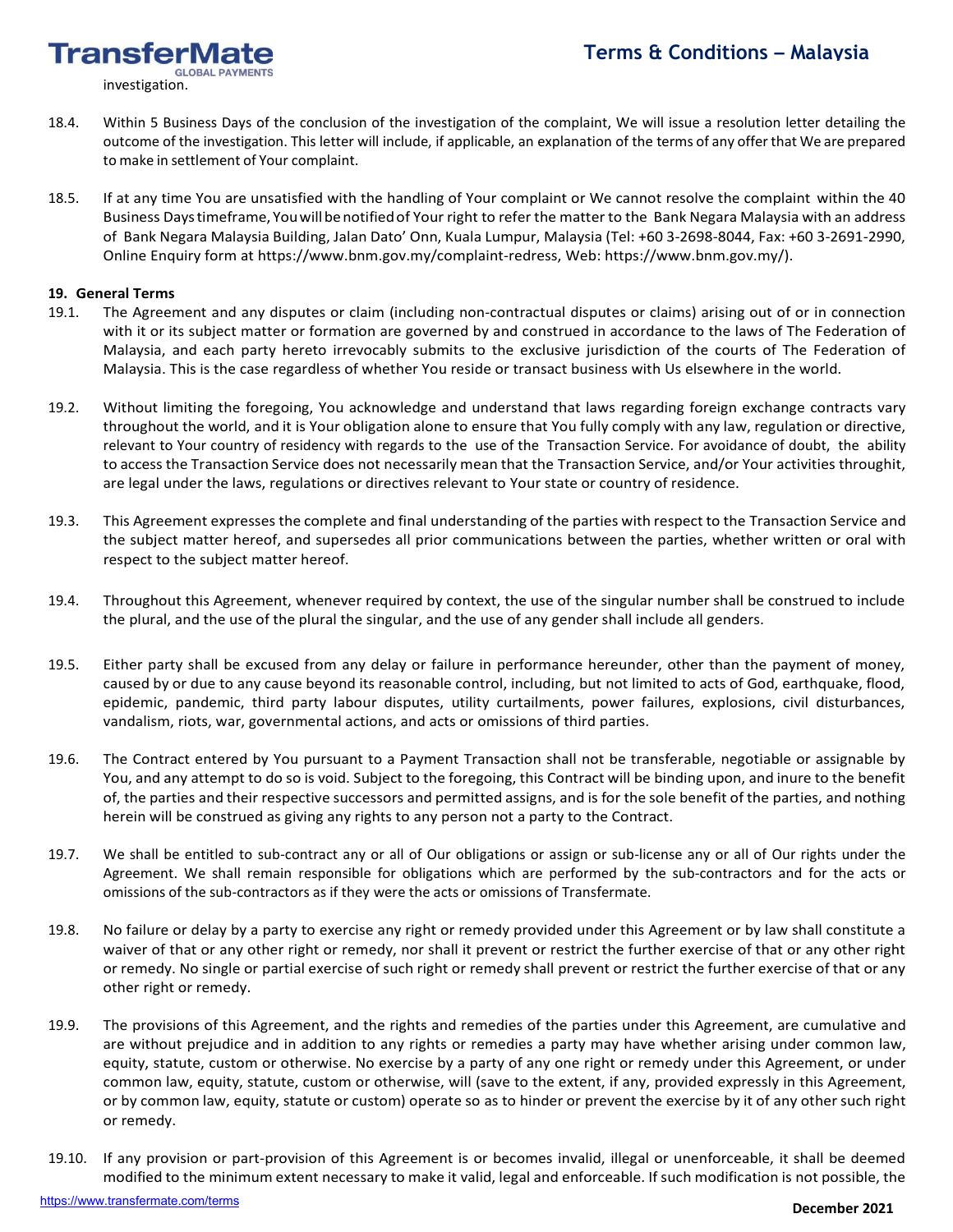## **Terms & Conditions – Malaysia**

relevant provision or part-provision shall be deemed deleted. Any modification to or deletion of a provision or partprovision under this Clause 19.10 shall not affect the validity and enforceability of the rest of this Agreement.

- 19.11. Without prejudice to any other rights or remedies that both parties may have, both parties acknowledge and agree that damages alone may not be an adequate remedy for any breach of this Agreement by the other party. Accordingly, either party shall be entitled to the remedies of injunctions, specific performance or other equitable relief for any threatened or actual breach of this Agreement by the other party.
- 19.12. Your use of the Platform, the Website Site and the Transaction Service is subject to the [Our Privacy Policy.](https://www.transfermate.com/privacy-policy-aus/) By accessing or using the Platform, the Website and the Transaction Service, You understand and agree that We may collect, retain and use personal or other information about You, the Users, the Beneficiary and the device You use to access the Platform, the Website and the Transaction Service.
- 19.13. No one other than a party to this Agreement shall have any right to enforce any of these Terms and Conditions.
- 19.14. The parties will have the status of independent contractors, and nothing herein will be deemed to place the parties in any other relationship, including employer-employee, principal-agent, partners or joint ventures.
- 19.15. In addition to other remedies available to Transfermate, if You fail to pay any amount then due under this Agreement, Transfermate may set-off such amount against any amount payable by Transfermate to You. You must not set-off any amounts You owe to Transfermate, against any amounts Transfermate owes to You. Transfermate is entitled to set-off against any amounts due to it by You, any amounts received by Transfermate from or on Your behalf including but not limited tomoneys received as deposits. Transfermate may determine the application of any amounts which are to be setoff at its own discretion.
- 19.16. Unless specified to the contrary herein, notices to be given to Transfermate under the Agreement shall not be effective unless in writing and hand-delivered (e.g. via courier) or mailed by registered or certified mail to Transfermate Malaysia Sdn Bhd trading as Transfermate at the registered office set out herein.
- 19.17. These Terms and Conditions together with all Schedules, appendices, exhibits and attachments hereto constitute the sole and complete agreement between the parties with regard to its subject matter, and supersedes all proposals, understandings, representations, prior agreements or communications relating to the subject matter of the Agreement.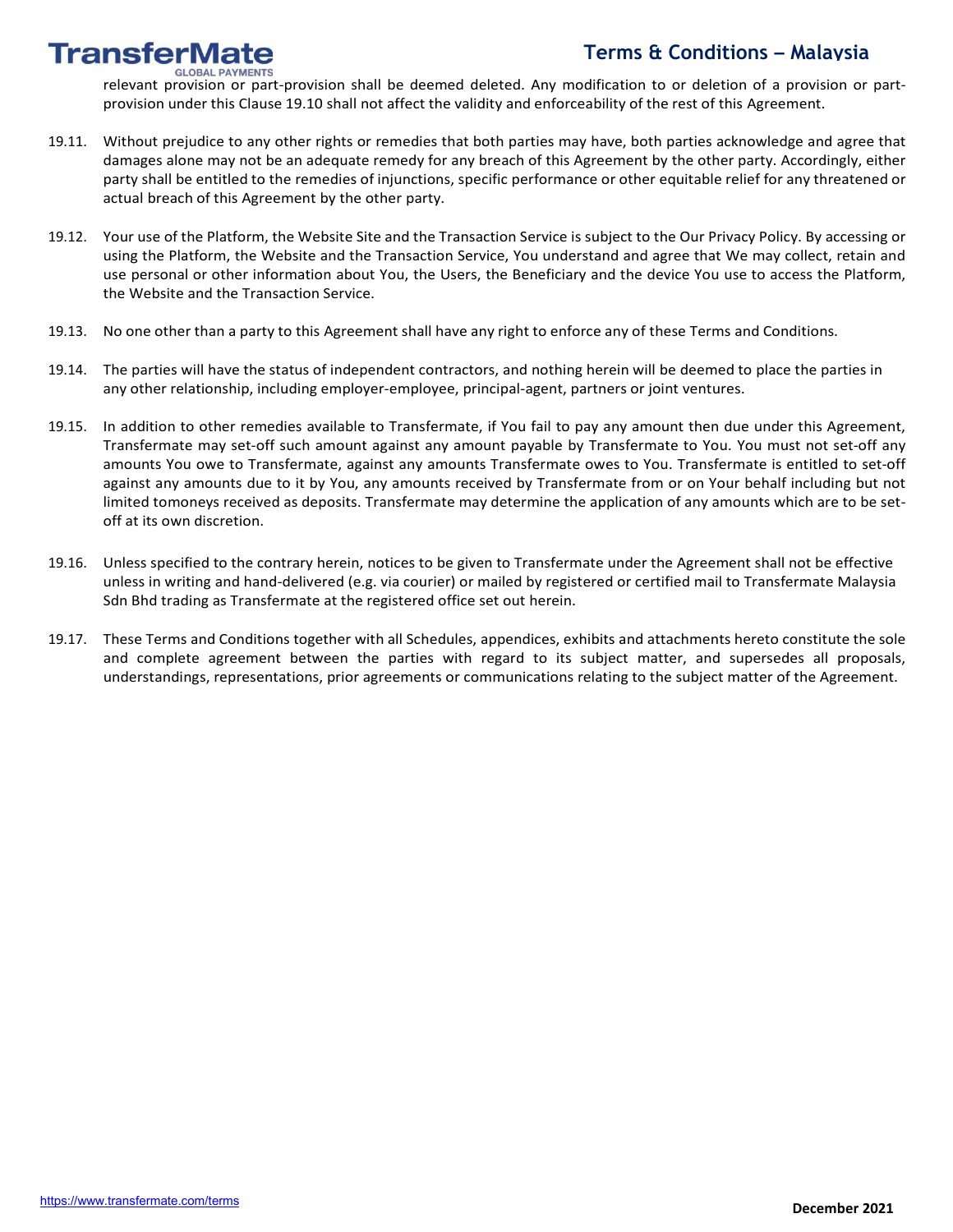## **Terms & Conditions – Malaysia**

**GLORAL PAYMENTS Schedule 1: Standard Fees Schedule**

TransferMa

Words not defined here shall have the meaning set out in the Transfermate Standard Terms and Conditions (here)

You authorise Us to deduct Our fees for the Transaction Service in accordance with the receipt issued after the Transaction Service is completed and before the Final Transfer is made. The local currency amounts We provide in parenthesis herein are secondary and only an approximation in Your local currency of the amount in the primary currency, and the correct amount will be calculated at the applicable time based on the exchange rate between the two currencies..

In this Schedule, when We refer to Corporate clients, We mean an incorporated entity, a partnership, or a sole trader with a VAT number which uses Our Services for business purposes only. Non-corporates are typically natural persons and subject to higher transaction floors.

#### **1. Corporate FX transfers**

- Corporate clients transferring \$5000 (RM 25,000) or more attract no transfer fee for the Order.
- For Ordersunder \$5,000 (RM 25,000) a feeof \$5(RM 25) applies.

#### **2. Non-Corporate FX Transfers**

- There is no transfer fee for an Order in excess of \$10,000 (RM 50,000).
- Orders between \$5,000 (RM 25,000) and \$10,000(RM 50,000) carry a standard \$10 (RM 50) processing fee;
- We do not offer individuals the right to make Orders under \$5,000 (RM 25,000).

#### **3. Additional Fees**

#### **Same Currency Fees:**

IfWeagreeinexceptional circumstancesto complete Same Currency Payment Transactions, an additional fee of \$15 (RM 75) shall apply unless a different fee is notified to You prior to concluding the Contract.

#### **Transfers in EURO to non-SEPA compliant bank accounts**

An additional \$10 (RM 50) fee shall apply for FX transfers in EURO to non-SEPA compliant bank accounts. In the event that the Order is a Same Currency Order, an additional fee may apply as shall be notified to You at the time.

#### **Bank Fees:**

We use electronic fund transfers as a default payment method, however, where You make a Lodgement to Us via a method of payment other than electronic funds transfer and We incur a charge from the bank, We reserve the right to pass this fee on to You.

A bank typically charges Us a fee where a Payment has been rejected as a result of the beneficiary details entered by You being incomplete or inaccurate. In such event We shall pass this additional cost typically \$15 (RM 75) onto You.

#### **Cancellation Fee:**

In the event that You wish to cancel a Contract, We reserve the right to charge You a cancellation fee of \$20 (RM 100) in addition to reimbursing Us for the loss arising on such cancellation.

#### **Recall and Trace Fee:**

In the event that You request that We recall funds paid out, We may pass onto You the fees from the bank typically up to \$30 (RM 150) in addition to reimbursing Us for costs We incur arranging the recall.

If You request Us to trace funds, there is considerable work required on Our part and We charge a \$50.00 (RM 250) for each such request.

## **4. Third Party Charges and Interest:**

- Subject to the fees detailed herein, We will always endeavour to send the full payment amount for each Payment Transaction unless there are costs beyond Our control which We shall pass onto You. Where these are foreseeable, We shall notify You of these costs and the impact on the Payment Transaction before concluding the Contract.
- We are not responsible for any direct or indirect fees that the receiving bank or an intermediary may charge their client to receive Your payment, which will vary depending on the locations involved in the Payment Transaction.
- We do not charge or provide interest to either corporate or non-corporate clients.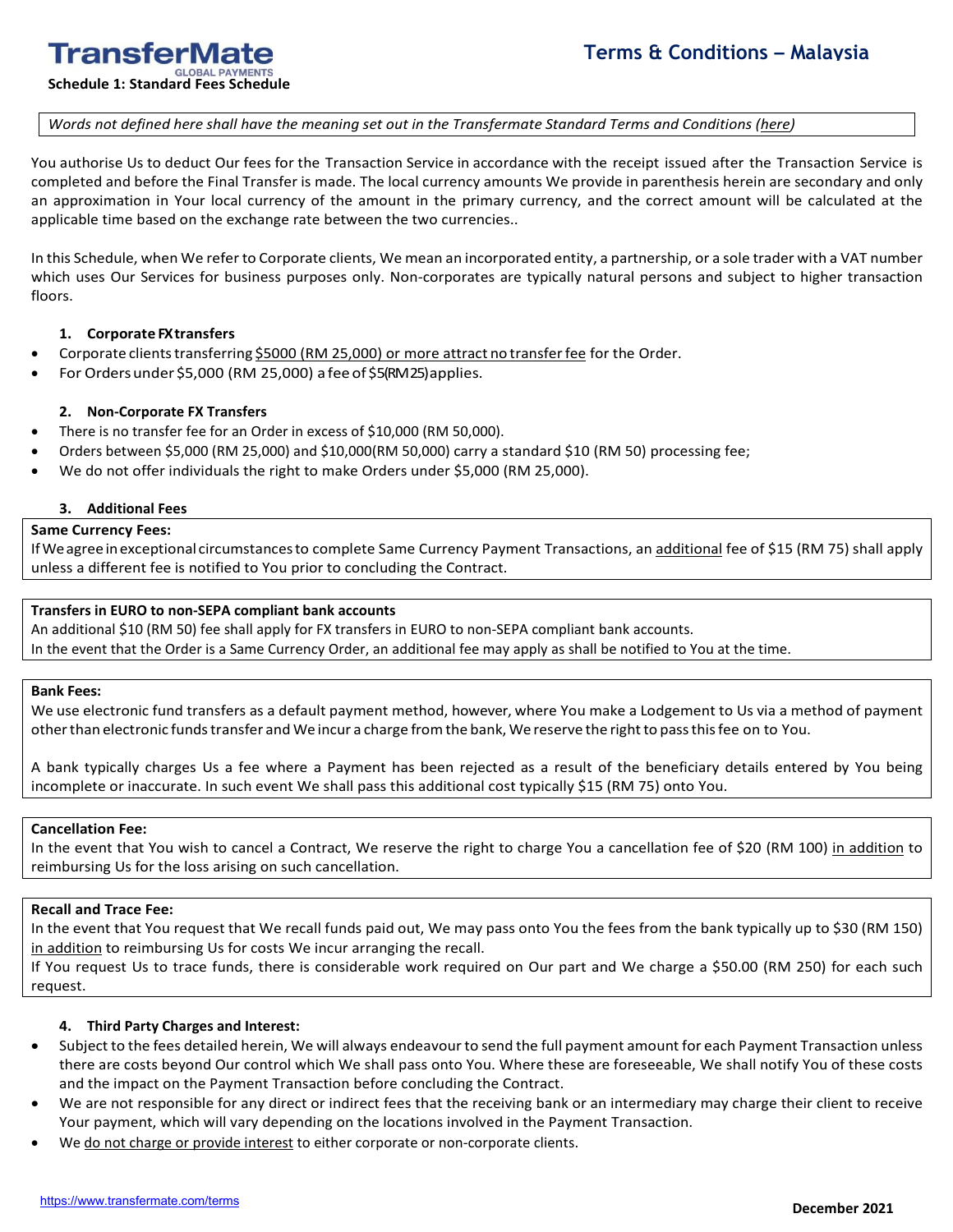**Schedule 2: Additional Terms for Receivables Service**

Words not defined here shall have the meaning set out in the Transfermate Standard Terms and Conditions (here)

### **Introduction:**

These Receivables Terms are applicable if We have agreed to Your application to avail of Transfermate's Receivables Service whereby You, in addition to being able to engage with Us as a Payer in a Payment Transaction, direct Transfermate to receive payments from a third party in order for that third party to discharge an **Invoice** by way of a Receivables Transaction (as defined below).

### **Definitions:**

"Invoice" means in this context an invoice, bill or other contractual debt which can be evidenced, which is owing to You and which is due from the Payer;

"Invoice Reference" means the reference number specific to Your invoice, which We will give You, which will enable You, Us and the Payer to identify Your request for payment.

"Payer" means a person, business or organization that is making a payment to You;

"Portal" means the customisable website on which the Receivables Service is delivered to You and references elsewhere to Platform shall be read as including the Portal.

"Receivables Account" meansthe bank account(s) held in Your name, which You nominate on the Portal for the receipt of the Final Transfer.

"Receivables Transaction" means the process by which You ultimately receive funds from a Payer in accordance with Your instructions. "You" or "Your" means a party who wishes to use the Transaction Service to facilitate Payers discharging Invoice(s) due to You, and includes wherethe context so permits, Your Users, affiliates and authorised agents.

### **1. Basis for the Relationship**

- 1.1. You confirm that You understand that in order for Us to collect funds on Your behalf pursuant to a Receivables Transaction:
	- 1.1.1. You hereby appoint Usfor the sole purpose of collecting fundsfrom the Payer acting under Your express authority (known for convenience hereafter asthe "**Power of Attorney**" but mutually understood as being an effective agency appointment which is not required to meet the execution formalities required in some countries to create a formal power of attorney);
	- 1.1.2. You understand that We have the power to issue a funds receipt confirmation on Your behalf to the Payer; and
	- 1.1.3. You understand that in the event that any actions of the Payer cause a loss to Us (as specified below in Clause 6), You are legally obliged to make good that loss on demand from Us.
- 1.2. There is no legal relationship between the Payer and Us, and at all times We are engaging with the Payer as Your authorised representative, under the Power of Attorney.

## **2. Creation of the Portal**

- 2.1. To enable Us to conclude Receivables Transactions on Your behalf You must first create the Portal by:
	- 2.1.1. complying with the Account Opening Process;
	- 2.1.2. logging into Your newly created Account with details provided during the Account Opening Process; and
	- 2.1.3. providing Us with such additional information that We may reasonably deem necessary during this process.
- 2.2. We shall notify You that the above steps have been completed and provide You with the means by which You can access the Portal. You shall also be provided with administrative access to enable You to host, develop, design and maintain the Portal.
- 2.3. Depending on the set-up and the means by which You access the Portal, You may have the option to:
	- 2.3.1. upload Your company logo to the Portal which must comply with the parameters specified by Us at the time (including using a specific file type, size limit and dimensions); and
	- 2.3.2. create a unique URL (if required) which is neither a breach of IPR nor offensive or misleading.

#### **3. Uploading Invoices and Concluding a Receivables Transaction**

- 3.1. In respect of each Invoice, You shall upload some or all of the following to the Portal in the form specified by Us at the time:
	- 3.1.1. the correct Invoice Reference;
	- 3.1.2. the Supported Currency Pair in which You wish the Payer to pay Us the funds (please refer to Clause 6.1 and 6.2 for details of how You may be required to assume risk for the Payer concluding the transaction in this currency);
	- 3.1.3. Payer details (this should be done once and We shall retain these on file for future Receivables Transactions);
	- 3.1.4. outstanding amount to be paid and Invoice due date;
	- 3.1.5. confirmation, following receipt of funds from the Payer, that You want Us to transfer the funds to Your Receivables Account; and
	- 3.1.6. such other information as may be required from You to enable Us process the Receivable Transaction.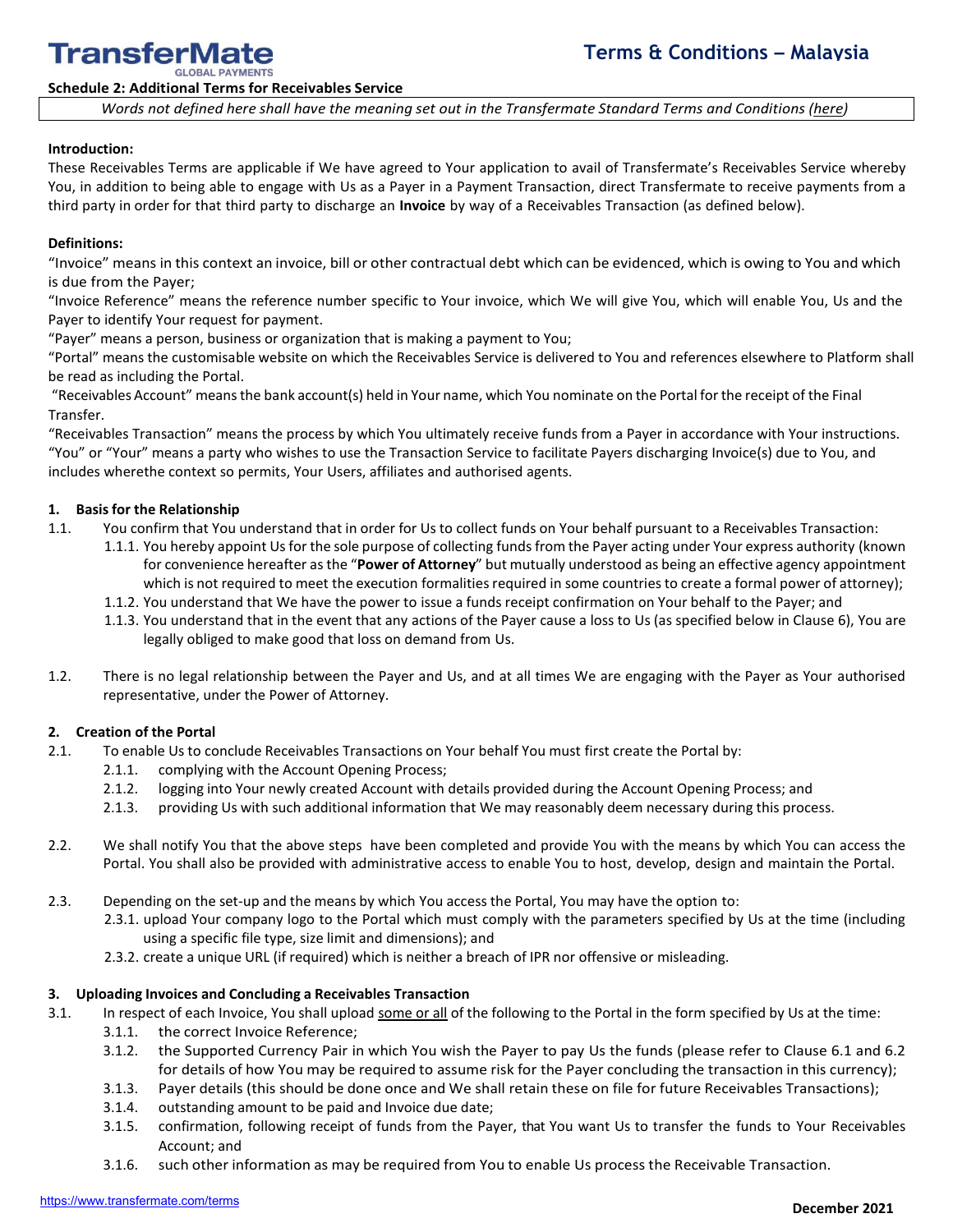## **Terms & Conditions – Malaysia**

- 3.2. Your uploading of the information at Clause 3.1 constitutes a request from You to Us to negotiate a Receivables Transaction with You in respect of the Invoice(s). The response to Your request may provide applicable exchange rates for each currency entered and shall confirm (to the best of Our knowledge but subject always to Clause 5) Our ability to process the Receivables Transactions. This response represents Our legal offer to You to contract with Us to enter Receivables Transactions subject to certain conditions and restrictions set out herein. This offer must be accepted by You, by approving the Receivables Transaction, following which a legal contract is formed between You and Transfermate, subject to these Receivables Terms (the "**Receivables Contract**").
- 3.3. Our commitment under the Receivables Contract is to issue an e-mail to the Payer (a "**Collection Email**") and to engage with a Payer on Your behalf, but is conditional on Your understanding that We:
	- 3.3.1. have liberty to use whatever means We deem appropriate to carry out Your instruction;
	- 3.3.2. may require a copy of the Invoice prior to completion of the Receivables Transaction, notwithstanding thatWe do not require this from You when uploading the documents and information set out at Clause 3.1.
	- 3.3.3. do not pursue Payers beyond providing them with means of making a payment to You which may include sharing the Routing Reference Number if You have requested such for the purpose of the Receivables Service;
	- 3.3.4. cannot compel a Payer to participate in the Receivables Transaction;
	- 3.3.5. may conclude following a review of the Receivables Transaction, that We cannot accept funds from the Payer, whether for regulatory reasons or as a result of our risk appetite;
	- 3.3.6. act on Your behalf as a collection agent or similar mandated under the Power of Attorney, and only have a right to engage with the Payer while You authorise Us to do so, and as long as You do not revoke that authorisation;
	- 3.3.7. shall ensure that funds received by Us from the Payer are lodged to Your Receivables Account in accordance with Clause 7; and
	- 3.3.8. shall issue receipt confirmation on Your behalf to the Payer on receipt of the Lodgement, stating that the Payer's financial obligation to You is satisfied, provided that the Payer does not issue a recall as explained in Clause 6.3.

## **4. Engagement with the Payer**

- 4.1. Failure by You to notify the Payer of (i) Your reliance on the Receivables Transaction to discharge an Invoice and (ii) the impact to You of the Payer not making the Lodgement to Us, is likely to impact on the effectiveness of the Receivables Transaction. We do not prescribe the means by which such notification should be made by You, but You may wish to share the Routing Reference Number with the Payer. Where the Payer uses the Routing Reference Number without You having entered a Receivables Contract with Us, We shall make best efforts to recognize the Lodgement and process this in the same way as We process a Receivables Transaction where You have entered a Receivables Transaction with Us. Such a Lodgement would be regarded as an unregistered third party transfer if You had applied for and been accepted by Us for the Receivables Service.
- 4.2. You may request that We send Payers the Collection Email on Your behalf and provide them with the Invoice Reference or Routing Reference Number in order that they can discharge invoices to You. In such a scenario, We shall always need You to upload the Invoice.
- 4.3. You have the option of requesting that Your Portal's URL is attached to the Collection Email, by inter-alia adding it to the invoice(s) template from Your accounting software. In addition, You have the option of using Your logo on the Collection Email. These options shall be available to You to select on the Portal, however the options may not be possible on every Collection Email.
- 4.4. As part of issuing the Collection Email, We will set out the means by which the Payer can comply with the Receivables Transaction, and any documentation required from the Payer in order to allow the Payer participate in the Receivables Transaction. We reserve the right to send reminders to the Payer when funds have not been received, but ultimate responsibility for ensuring the Payer completes the Receivables Transaction rests with You.
- 4.5. If the Payer notifies Us that they do not wish to engage in the Receivables Transaction, You shall be updated within 2 Business Days of Our being made aware, and You may be asked to make good any loss caused to Us as a result (as set out in Clause 6).
- 4.6. In the event that We receive funds whether from a designated Payer or otherwise, and (1) We cannot allocate such Funds to Your Receivables Transaction or (2) where the Lodgement cannot be authorised, then, and irrespective of whether the Lodgement is made using the Routing Reference Number, We may be required to return the funds to the Payer and not make the onward transfer to You as provided for under Clause 8. We will make reasonable efforts to resolve this but You acknowledge that this may not always be possible to resolve.

#### **5. Limitations on the Receipt of Funds**

5.1. The Portal is intended to contain a list of the countries into which We are able to send Invoices on Your behalf and also available the currencies. While We make reasonable effortsto manage thislisting, We do not warrant that thislisting is current or accurate.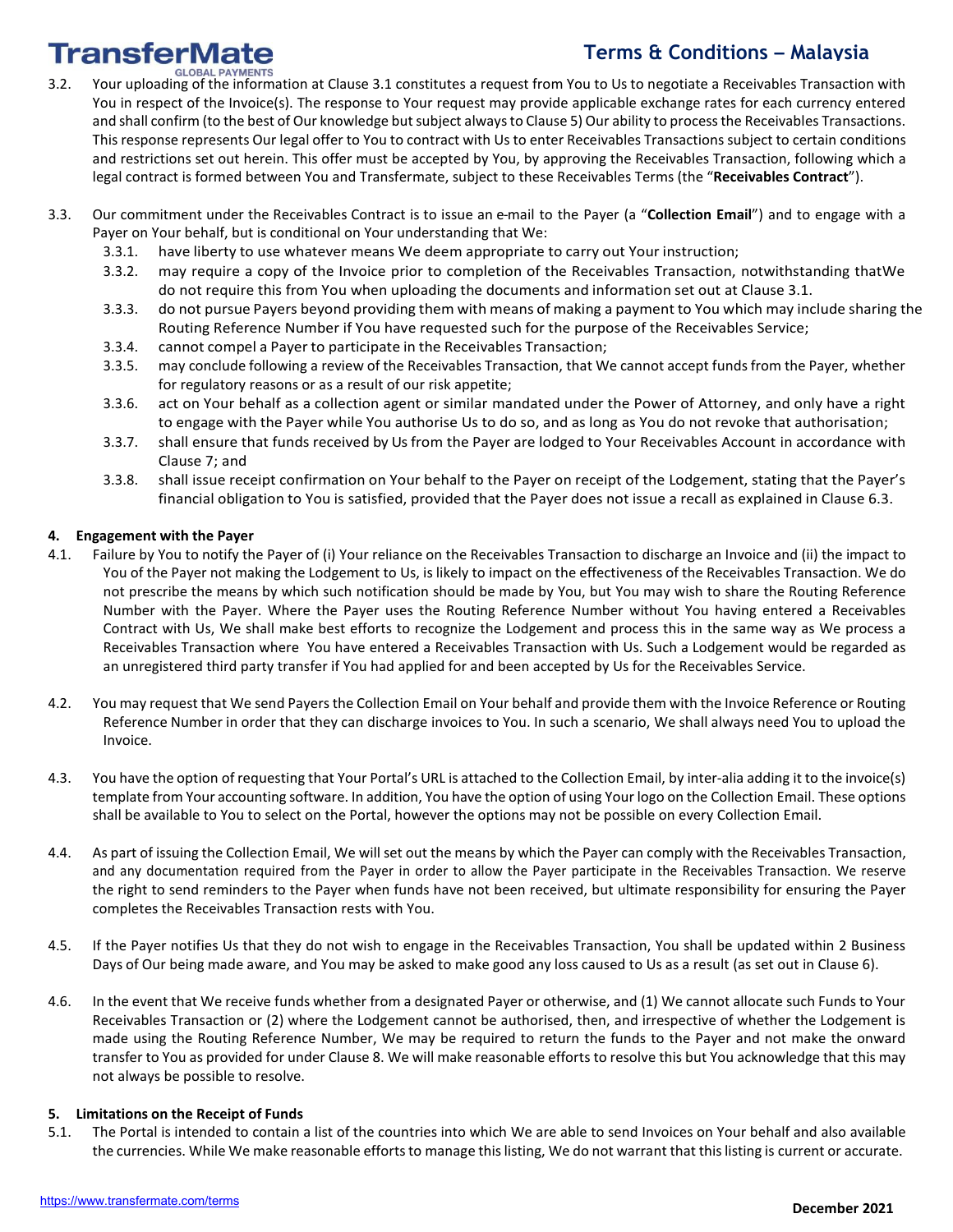## **Terms & Conditions – Malaysia**

- 5.2. In some circumstances, We may not be able to collect from a country or in a currency notwithstanding what has been set out on the Portal, or We may be prohibited from dealing with a particular Payer as set out in Clause 3.3.5. We hereby reserve Our right to bring this limitation or restriction to Your attention after the Receivables Contract has been entered without incurring any liability on Our part, and as such Our ability to fulfil the Receivables Contract is conditional on Us being able to receive funds from a proposed Payer or from a Payer's country or denominated in a specific currency from the time the Receivables Contract is entered until the funds from the Payer have been received by Us.
- 5.3. In some countries there are regulatory or export restrictions on the frequency and value of funds that can be remitted from that country at one time in a single transaction. Transfermate continually monitors these restrictions and makes reasonable efforts to notify You prior to entering the Receivables Transaction where the limit may impact on our ability to perform the Contract. However where We are prevented by such restriction from performing the Contract, We shall have no liability to You for any loss or damage You may incur as a result. We shall notify You of the restriction and offer You the option to cancel the Receivables Transaction or amend the amount being sought. It is always Your obligation to be aware of the applicable laws and restrictions attaching to the remittance of funds from the Payer and the Payer's country of residence.

#### **6. Your Legal Liability as a result of entering a Receivables Contract**

- 6.1. If You, as part of entering the Receivables Contract, require Us to book an FX rate (for example to enable the Payer pay Us in the Payer's local currency), then We shall be required to acquire currency in the event that the Payer commits to discharging the Invoice. This creates a legal obligation on You to ensure that the Payer makes the Lodgement to conclude the Receivables Transaction, and in the event that there is a failure by the Payer to make the Lodgement in full and by the Settlement Date, this shall be a breach of Your obligations under the Receivables Contract. In such event, We will close out the Order at its then prevailing market rates and any FX loss, costs or other damages incurred by Us (collectively a "**Loss**") as a result shall be recoverable in full from You on demand by Us.
- 6.2. In certain scenarios, as will be notified to You prior to entering the Contract, We acquire the currency immediately following the entry of the Contract, and in that event, even where the Payer does not make a commitment to Us to discharge the Invoice on the Portal, We may incur a Loss. This Loss shall be recoverable in full from You on demand by Us.
- 6.3. The default meansfor Payer making a Lodgement are set out on the Portal and may be fixed by You prior to entering the Contract
	- 6.3.1. Where the Payer is limited to making the Lodgement by wire only, then subject to Clauses 6.1, 6.2 and 6.4 herein, You assume noadditional liability. However in the event that You determine that the Payer may make the Lodgement by way of Direct Debit / ACH or by credit/ debit card (and We are agreeable to same), then there is a risk that the Payer may recall the funds from Us after we have made the Final Transferto You, causing a Loss to Us. In such an event You agree to transfer the amount of the Final Transfer on demand from Us.
	- 6.3.2. In the event of a Lodgement which is made by a Payer in the absence of a Receivables Contract and not using the Routing Reference Number, such a Lodgement shall be treated as unallocated funds and shall be returned to the Payer directly, unless You engage with Us directly to resolve this matter and in exceptional circumstances We can create a Receivables Contract after the Lodgement is received. In absence of such engagement by You, We reserve Our right to deduct Our costs and expenses before making the return of funds to the Payer.
- 6.4. You confirm that You have obtained whatever Payer consent is required in accordance with the applicable Data Protection and Privacy laws to permit Us to contact the Payers, and in the event that We incur a Loss as a result of Your failure to comply with these applicable Data Protection and Privacy laws, that You shall indemnity Us in full for that Loss.
- 6.5. Late or incomplete settlement of any of the Losses set out herein, shall incur default interest on the total amount due, at a compound rate of 5% per annum above the prime lending rate for the time being in force, calculated daily and payable to Us on the date payment is made.

#### **7. Mass Uploads:**

- 7.1. In addition to uploading single Payment Transactions asset out in Clause 2.1, You have the option to upload a batch of transactions (this capability is known as a "**Mass Upload**").
- 7.2. On request from You, We shall provide You with a template setting out the information required by Us to process a Mass Upload.
- 7.3. You are required to follow this template and produce a statement listing the transaction requests for Mass Upload together with attaching invoice(s) in the following format; PDF, DOCX, XLS, subject to file size limitation as detailed on the Portal. Our requirements and supported formats may be modified by Us from time to time, and We reserve the right to notify You of any modified requirements during the Mass Upload process.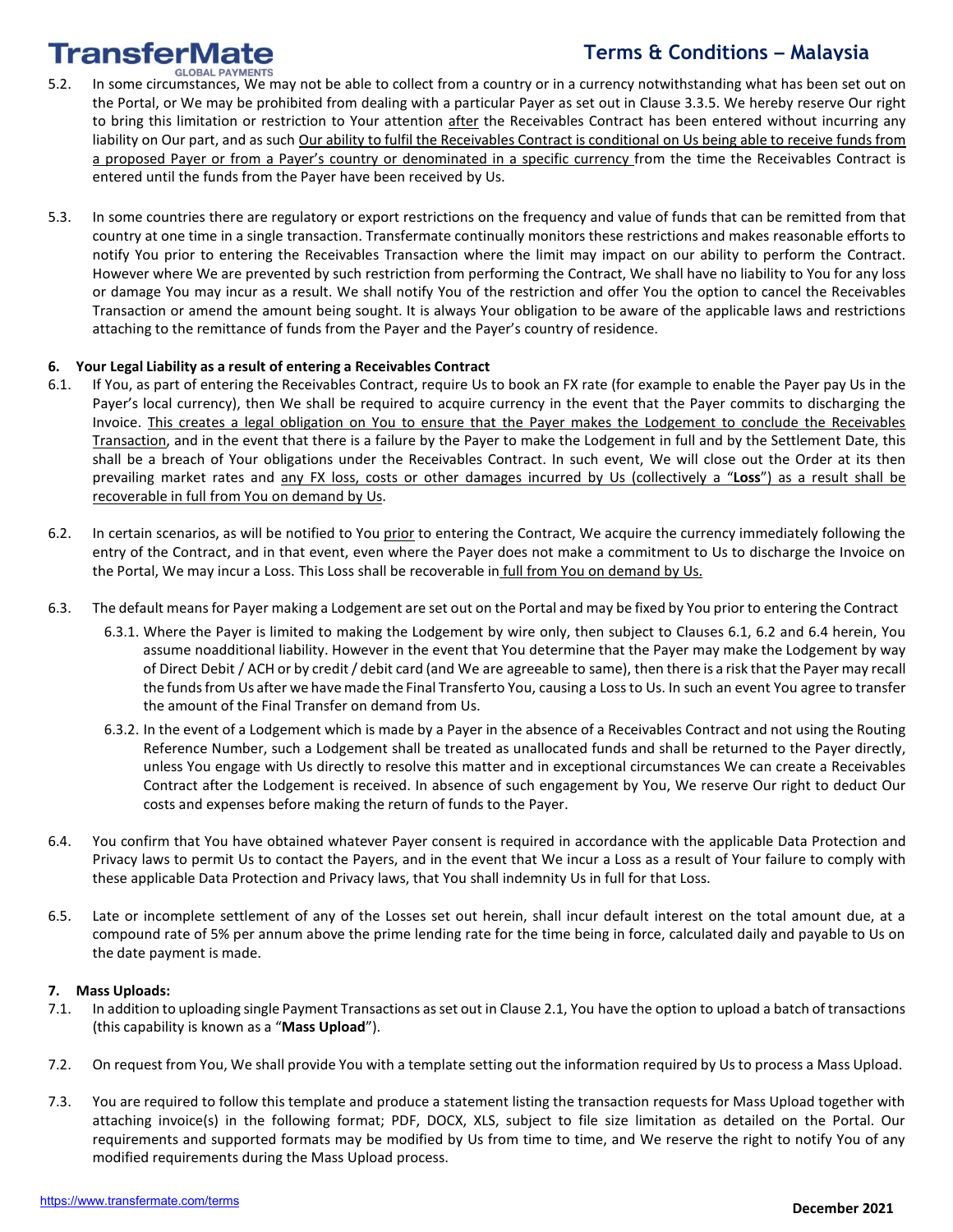- 7.4. We shall validate that the uploaded file contains the necessary information for Mass Uploads, engage with You where there are errors on the uploaded file, and confirm details of the successful Mass Upload when applicable.
- 7.5. The payment request can be authorised and the Payer contacted once You authorise same by way of tick box confirmation.

#### **8. Receiving the funds from the Payer**

- 8.1. On Our receipt of funds from Payer, We shall provide You with email confirmation within 1 Business Day that a specific Invoice Reference has been discharged pursuant to a Receivables Transaction, and advise You if there has been an overpayment (please refer to Clause 8.3), or an underpayment of the invoiced amount.
- 8.2. If You fail to provide Us with any instruction as to a Receivables Account., TransferMate shall have no alternative but to retain the funds temporarily (for such limited period as We are permitted under applicable laws), pending either an instruction from You to send the funds to a Receivables Account or Your instruction to use the funds in a Payment Transaction. In absence of a direct instruction from You, TransferMate may be required to return the funds to the Payer, and You agree that in Our doing so, We shall have no liability to You or to the Payer in this regard, and further You acknowledge that TransferMate shall be entitled to deduct its costs and expenses where it is required to return these funds. It is therefore imperative that You ensure We have a functional and up to date Receivable Account set up for You.
- 8.3. If the Payer transfers more funds to Us than was uploaded on the Invoice, then We shall engage with the Payer on Your behalf to send the funds back to the Payer. Under no circumstances shall We send You a higher amount than was set out on the Invoice.
- 8.4. We shall make the transfer to Your Receivable Account within 1 to 2 BusinessDays of receiving the cleared and settled funds from the Payer. The transfer into Your Receivables Account shall specify the nameof the Payer and the Invoice Reference to enable You identify the Payment Transaction.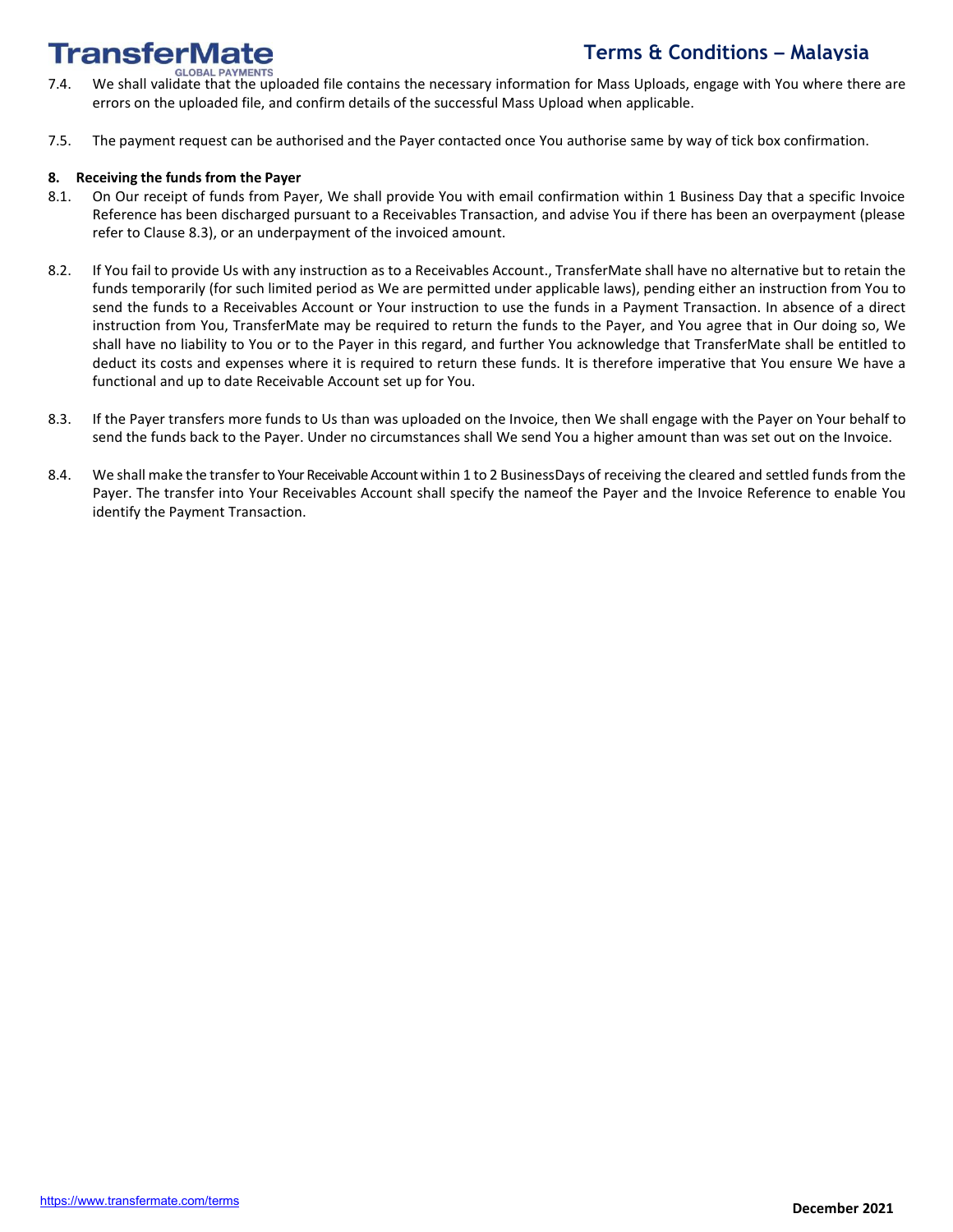

**Schedule 3: Security Guidelines**

Words not defined here shall have the meaning set out in the Transfermate Standard Terms and Conditions (here)

#### **KEEPING SAFEONLINE:**

#### **Logging On and Passwords:**

You have a responsibility to exercise reasonable care to prevent unauthorised accessto the computer that You use to accessthe Account and Portal.

When logging on to the Account, You will be asked to provide Your user name and password. Never give the username and/or password to anyone else. You should change the password regularly.

While We will ask You for funding account details, We will not ask You for any passwords or PIN or any other information required to access Your own bank account. We will never call or email You and ask You to change the Beneficiary bank details of a payment, or ask You to reveal full security details, i.e., Your password and/or PIN - never disclose Your password/PIN to anyone. Additionally, take extra caution when opening unexpected emails and do not download any attachments unless You are confident they are safe.

#### **Phishing Awareness:**

Be vigilant and watch out for fraudulent (or 'phishing') e-mails that claim to be from Us that ask for personal information or security details. Avoid sending personal details or accounts or passwords in an email. If You suspect a phishing attack, You must immediately call Us or alternatively forward the suspect e-mail to Us.

#### **Firewalls and Anti-Virus:**

The online system is protected by a firewall, which forms a barrier between the outside Internet and the internal network, however it is incumbent on You to ensure You periodically review Your security arrangements, and You are required to maintain a firewall on Your computer to protect it from unauthorised access. Never log into Your Account on a device that does not have an up-to-date anti-virus software or a firewall.

If You do suspect Your passwords or User details have become known to an unauthorised third party, or have been lost or mislaid or otherwise, You must contact Us immediately. You will be liable for the losses resulting from any resultant Unauthorised Transactions on Your Account. We will not refund any suspicious/fraudulent payments that have been authorised by Users.

After a 20 minute period of inactivity Your current session on the Website will automatically timeout. To restart Your session, all You have to do is re-enter Your User ID and password at the login screen.

We use what is known as 256 bit SSL to ensure the highest level of security of information passing between Our customers and Ourselves. The online system requires the use of a secure browser to access account information and perform transactions.

You represent and warrant that You have implemented and plan to operate and maintain appropriate protection in relation to the security and control of computer viruses, or other similar harmful devices, and will not transmit to in any way whether directly or indirectly or expose Our Website or Transaction Service to any harmful material or device.

#### **HELP PREVENT CONSUMER FRAUD**

Are You sending money to claim a lottery prize or winnings, or on a promise of receiving a large sum of money? Are You sending money because You were "guaranteed" a credit card or loan? Are You responding to an Internet or phone solicitation that You aren't sure is honest? Are You sending money to someone You do not know?

If so, do not proceed with this transaction. Processed payments may not be reversible after a certain point in the transaction. Contact Us for any help.

#### **CALL CENTRE SECURITY**

When contacting Our call centre You will be asked a number of security questions.

If You do not comply with security obligations, You may be liable for unauthorised payments from Your bank account(s).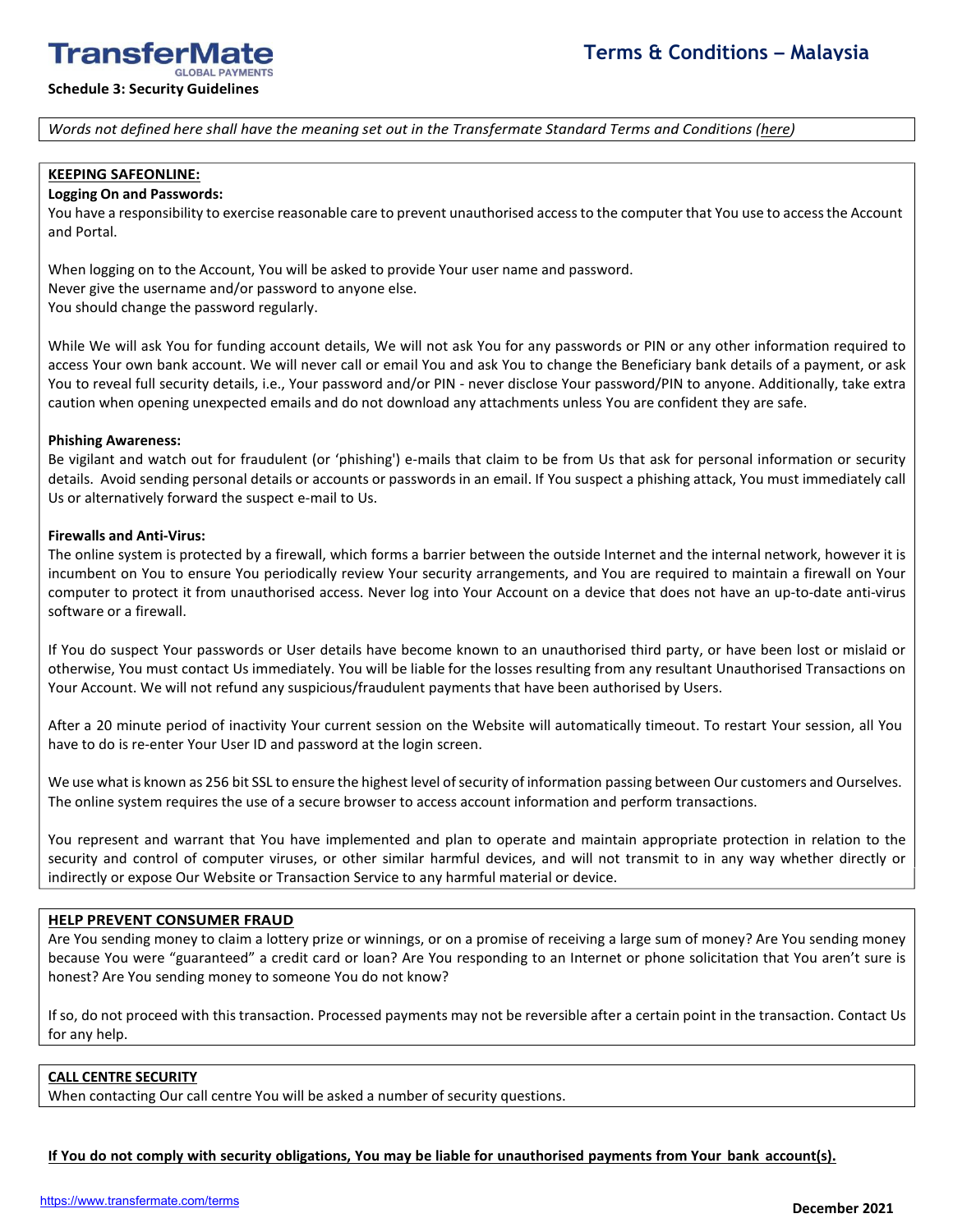